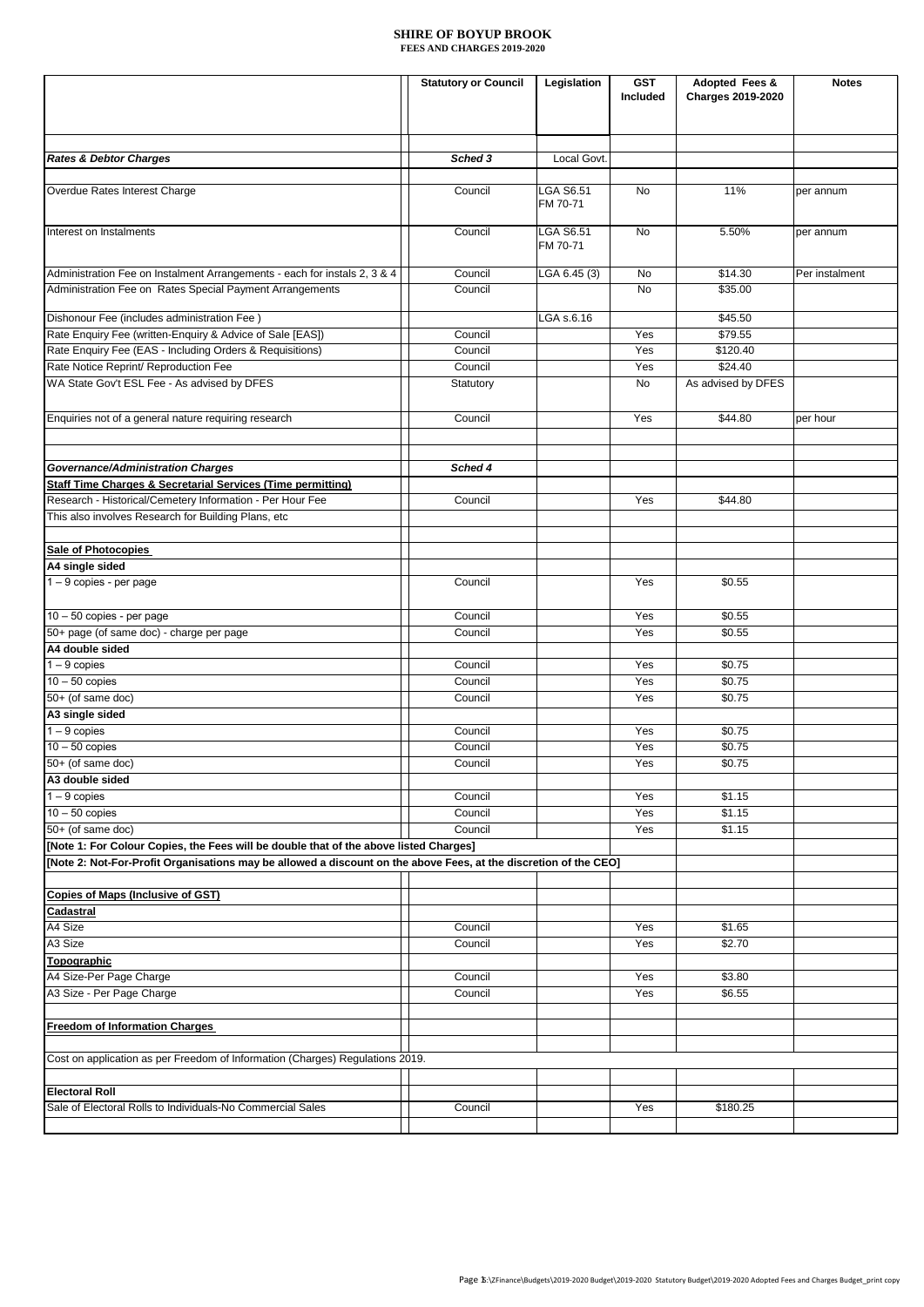|                                                  | <b>Statutory or Council</b> | Legislation | <b>GST</b><br>Included | Adopted Fees &<br><b>Charges 2019-2020</b> | <b>Notes</b> |
|--------------------------------------------------|-----------------------------|-------------|------------------------|--------------------------------------------|--------------|
| Law, Order & Public Safety                       | Sched 5                     |             |                        |                                            |              |
| Fire prevention (GST included)                   |                             |             |                        |                                            |              |
| Sale of Fire Maps - Cost per map [non laminated] | Council                     |             | Yes                    | \$20.00                                    |              |
| Hazard Reductions - Cost per lot up to 1000m2    | Council                     |             | Yes                    | \$580.00                                   |              |
| Hazard Reductions - Lots in excess of 1000m2     | Council                     |             | Yes                    | \$875.00                                   |              |
| Arrange Firebreaks work: Non-Compliant Land      | Council                     |             | Yes                    | At $cost + 30\%$<br>Administration fee     |              |
| Firebreak Creation - Contract Work               | Council                     |             | Yes                    | At $cost + 30\%$<br>Administration fee     |              |
| Infringements - Fire related                     | Statutory                   |             | <b>No</b>              | \$250.00                                   |              |
| Vehicle Impound                                  |                             |             |                        |                                            |              |
| Towage - at cost plus 30% administration fee     | Council                     |             | <b>No</b>              | At $cost + 30%$<br>Administration fee      |              |
| Poundage per day                                 | Council                     |             | No                     | \$10.00                                    | per day      |
| <b>Parking &amp; Parking Facilities</b>          |                             |             |                        |                                            |              |
| Parking Infringements                            | Council                     |             |                        |                                            |              |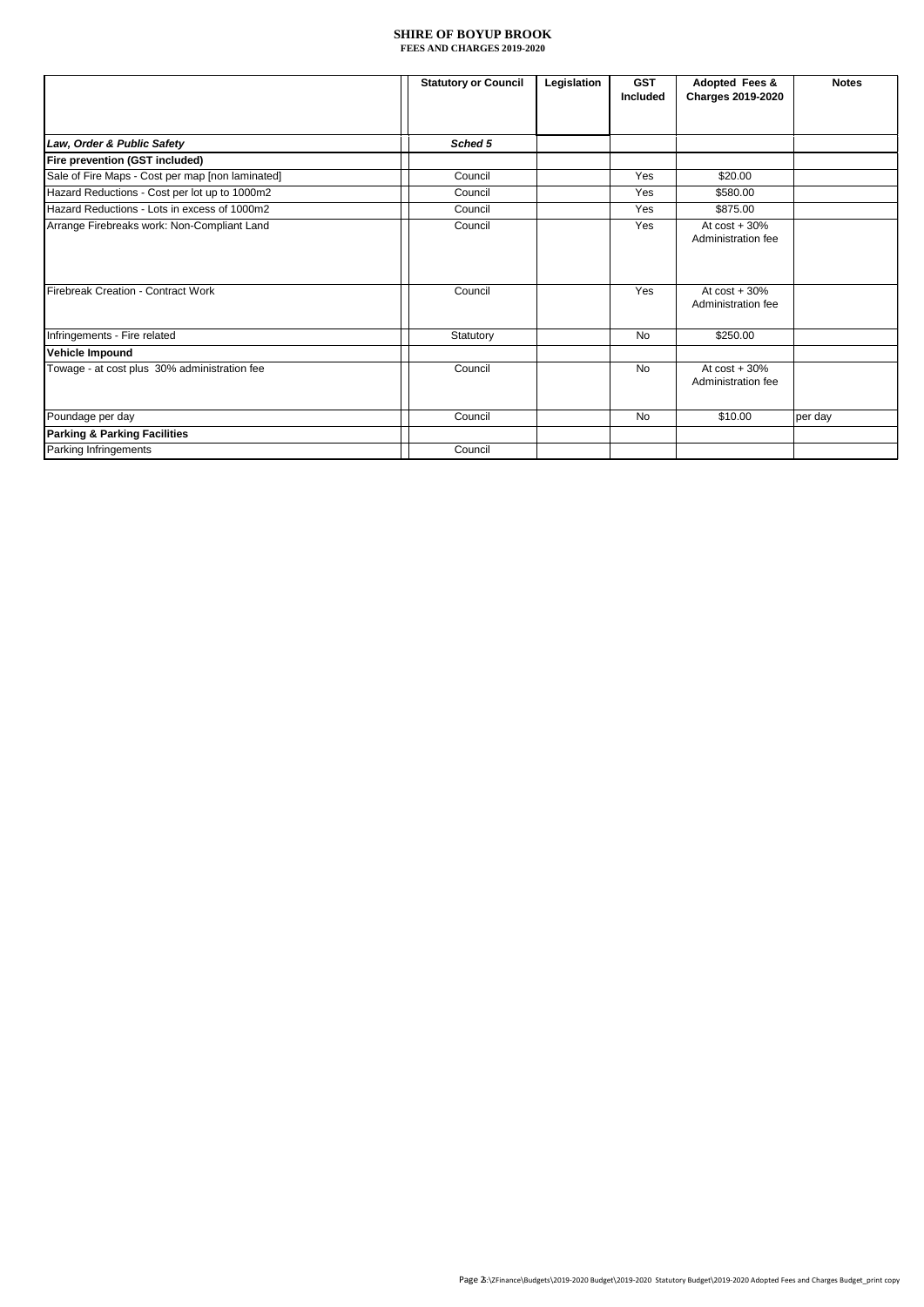|                                                                                                                                                                                 | <b>Statutory or Council</b> | Legislation | <b>GST</b> | Adopted Fees &                              | <b>Notes</b>      |
|---------------------------------------------------------------------------------------------------------------------------------------------------------------------------------|-----------------------------|-------------|------------|---------------------------------------------|-------------------|
|                                                                                                                                                                                 |                             |             | Included   | Charges 2019-2020                           |                   |
|                                                                                                                                                                                 |                             |             |            |                                             |                   |
|                                                                                                                                                                                 |                             |             |            |                                             |                   |
| Dogs, & Other Animals - Control Fees                                                                                                                                            |                             |             |            |                                             |                   |
|                                                                                                                                                                                 |                             |             |            |                                             |                   |
| Dog and Cat Fees are Statutory fees and will be reviewed by the Statutory body applicable                                                                                       |                             |             |            |                                             |                   |
|                                                                                                                                                                                 |                             |             |            |                                             |                   |
| Registration - Unsterilised Dog other than a dangerous dog (unless                                                                                                              |                             |             |            |                                             |                   |
| owned by pensioner):<br>1 Year                                                                                                                                                  | Statutory                   |             | No         | \$50.00                                     |                   |
| 3 Years                                                                                                                                                                         | Statutory                   |             | No         | \$120.00                                    |                   |
| Lifetime                                                                                                                                                                        | Statutory                   |             | No         | \$250.00                                    |                   |
|                                                                                                                                                                                 |                             |             |            |                                             |                   |
| <b>Registration - Dangerous Dog</b>                                                                                                                                             |                             |             |            |                                             |                   |
| 1 Year - NO Pensioner Concession                                                                                                                                                | Statutory                   |             | No         | \$50.00                                     |                   |
|                                                                                                                                                                                 |                             |             |            |                                             |                   |
| Registration - Dog in approved kennel establishment                                                                                                                             | Statutory                   |             | No         | \$200.00                                    |                   |
|                                                                                                                                                                                 |                             |             |            |                                             |                   |
| <b>Registration - Sterilised Dog</b>                                                                                                                                            |                             |             |            |                                             |                   |
| 1 Year                                                                                                                                                                          | Statutory                   |             | No         | \$20.00                                     |                   |
|                                                                                                                                                                                 |                             |             |            |                                             |                   |
|                                                                                                                                                                                 |                             |             |            |                                             |                   |
| 3 Years                                                                                                                                                                         | Statutory                   |             | No         | \$42.50                                     |                   |
| Lifetime                                                                                                                                                                        | Statutory                   |             | No         | \$100.00                                    |                   |
| <b>Working Dog</b>                                                                                                                                                              | Statutory                   |             | No         | $1/4$ fee                                   |                   |
| Pensioner Concession                                                                                                                                                            | Statutory                   |             | No         | $1/2$ fee                                   |                   |
| [Note: Permits required for keeping of 3 or more Cats]                                                                                                                          |                             |             |            |                                             |                   |
| Registration of dog kept in an approved kennel established licensed                                                                                                             | Statutory                   |             | No         | \$200.00                                    | per establishment |
| under Dog Regulations 2013 S27                                                                                                                                                  |                             |             |            |                                             |                   |
|                                                                                                                                                                                 |                             |             |            |                                             |                   |
| Replacement Registration Tag                                                                                                                                                    | Statutory                   |             | No         | \$2.10                                      |                   |
| Pound Fees (Inclusive of GST)                                                                                                                                                   |                             |             |            |                                             |                   |
| Seizure and impounding of Dogs [or Cat, where necessary]                                                                                                                        | Council                     |             | Yes        | At $cost + 30%$                             |                   |
|                                                                                                                                                                                 |                             |             |            | Administration fee +<br>\$80.00 release fee |                   |
|                                                                                                                                                                                 |                             |             |            |                                             |                   |
|                                                                                                                                                                                 |                             |             |            |                                             |                   |
|                                                                                                                                                                                 |                             |             |            | At $cost + 30%$                             |                   |
| Euthanse of Dog or Cat<br>Trap Hire Fee - per hire                                                                                                                              | Council                     |             | Yes        |                                             |                   |
|                                                                                                                                                                                 | Council                     |             | Yes        | \$10.00                                     | per day           |
| Trap Hire - Bond [Refundable on Return]<br><b>Impounding Fees - Straying Animals</b>                                                                                            | Council                     |             | No         | \$50.00                                     |                   |
|                                                                                                                                                                                 |                             |             |            |                                             |                   |
| Impounded between 6am and 6pm<br>Entire horses, mules, asses, camels, bulls or boars                                                                                            | Council                     |             |            | At $cost + 30%$                             |                   |
|                                                                                                                                                                                 |                             |             | Yes        | Administration fee +                        |                   |
|                                                                                                                                                                                 |                             |             |            | \$20.00 release fee                         |                   |
| Mares, geldings, colts, fillies, foals, oxen, cows, steers, heifers, calves,                                                                                                    | Council                     |             | Yes        | At $cost + 30%$                             |                   |
| Wethers, ewes, lambs, goats, per head                                                                                                                                           | Council                     |             | Yes        | At $cost + 30\%$                            |                   |
| Late Impoundment-After 6pm before 6am next day                                                                                                                                  |                             |             |            |                                             |                   |
| Entire horses, mules, asses, camels, bulls or boars                                                                                                                             | Council                     |             | Yes        | At $cost + 30%$                             |                   |
| Mares, geldings, colts, fillies, foals, oxen, cows, steers, heifers, calves,                                                                                                    | Council                     |             | Yes        | At $cost + 30%$                             |                   |
| Withers, ewes, lambs, goats                                                                                                                                                     | Council                     |             | Yes        | At $cost + 30%$                             |                   |
| No charge is payable in respect of a suckling animal under the age of 6 months running with its mother.                                                                         |                             |             |            |                                             |                   |
| The above fees include driving, leading or otherwise transporting the animal or animals no more than a distance of 3 kms. Where the distance is more than 3 kms, and additional |                             |             |            |                                             |                   |
| If the amounts are increased, decreased, or otherwise varied, the amounts as so increased, decreased, or varied are chargeable & payable                                        |                             |             |            |                                             |                   |
| <b>Sustenance fees</b>                                                                                                                                                          |                             |             |            |                                             |                   |
| Entire horses, mules, asses, camels, bulls or boars above or apparently                                                                                                         | Council                     |             | Yes        | At $cost + 30%$                             |                   |
| Concessions do not apply to the above Council fees and charges                                                                                                                  |                             |             |            |                                             |                   |
| <b>Registration - Cats</b>                                                                                                                                                      |                             |             |            |                                             |                   |
| ALL CATS MUST BE STERILISED AND MICROCHIPPED (Unless Vet gives exemption)                                                                                                       |                             |             |            |                                             |                   |
| 1 Year                                                                                                                                                                          | Statutory                   |             | No         | \$20.00                                     |                   |
| 3 Years                                                                                                                                                                         | Statutory                   |             | No         | \$42.50                                     |                   |
| Lifetime                                                                                                                                                                        | Statutory                   |             | No         | \$100.00                                    |                   |
| PENSIONER CONCESSION                                                                                                                                                            | Statutory                   |             | No         |                                             |                   |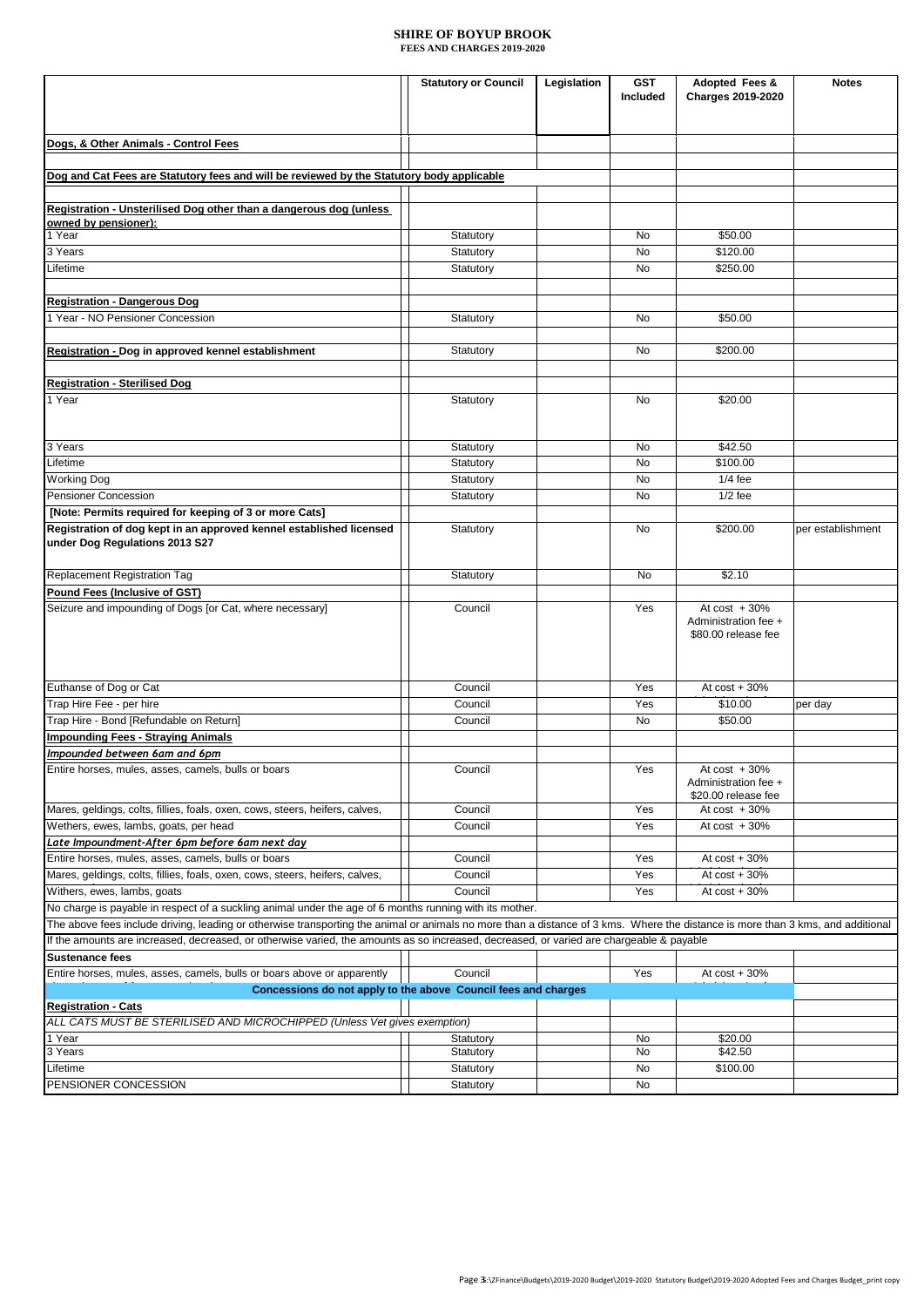|                                                                                                          | <b>Statutory or Council</b> | Legislation | <b>GST</b><br>Included | Adopted Fees &<br>Charges 2019-2020                         | <b>Notes</b> |
|----------------------------------------------------------------------------------------------------------|-----------------------------|-------------|------------------------|-------------------------------------------------------------|--------------|
|                                                                                                          |                             |             |                        |                                                             |              |
| Health<br><b>Food Legislation</b>                                                                        | Sched 7                     |             |                        |                                                             |              |
| • Notification Fee                                                                                       | Council                     |             | No                     | \$38.20                                                     |              |
| • Registration Fee                                                                                       | Council                     |             | No                     | \$193.00                                                    |              |
| <b>Annual Inspection Fee (medium and low risk business)</b>                                              | Council                     |             | No                     | \$88.00                                                     |              |
| <b>Waste Water</b>                                                                                       |                             |             |                        |                                                             |              |
| • Septic Tank Application                                                                                | Statutory                   |             | <b>No</b>              | \$118.00                                                    |              |
| • Septic Tank 'Permit to Use' Certificate                                                                | Statutory                   |             | No                     | \$118.00                                                    |              |
| Note: Local 'Not-for-Profit' organisations will not be charged inspection or notification fees           |                             |             |                        |                                                             |              |
| <b>Bed &amp; Breakfast Accommodation</b>                                                                 |                             |             |                        |                                                             |              |
| Annual Inspection Fee                                                                                    | Council                     |             | No                     | 100% Cost Recovery                                          |              |
| <b>Lodging Houses</b>                                                                                    |                             |             |                        |                                                             |              |
| Application/Renewal Registration                                                                         |                             |             |                        |                                                             |              |
| <b>Serviced Apartments</b>                                                                               |                             |             |                        |                                                             |              |
| <b>Lodging House</b>                                                                                     | Council                     |             | No                     | \$306.00                                                    |              |
| Holiday Accommodation (Chalets etc)<br>$\blacksquare$                                                    | Council                     |             | No                     | \$306.00                                                    |              |
| <b>Food Businesses</b>                                                                                   |                             |             |                        |                                                             |              |
| Compliance Inspection fees                                                                               | Council                     |             | No                     | \$147.00                                                    |              |
| Inspection of request                                                                                    | Council                     |             | No                     | \$147.00                                                    |              |
| Traders, Thoroughfares & Public Places Local Law                                                         |                             |             |                        |                                                             |              |
| Festivals - Food Stallholders - Event Permit<br>$\blacksquare$                                           | Council                     |             | No                     | \$38.00                                                     |              |
| $\blacksquare$<br>Festivals - Other Stallholders - Event Permit                                          | Council                     |             | No                     | \$38.00                                                     |              |
| Traders (Outdoor Eating Facilities) Annual Fee<br>$\blacksquare$                                         | Council                     |             | No                     | \$193.00                                                    |              |
| Traders (Outdoor Eating Facilities) Event Fee<br>$\blacksquare$                                          | Council                     |             |                        | $$67.00 + $6.00$ per<br>square metre of public<br>area used |              |
| Temporary Caravan Park Licence                                                                           | Statutory                   |             | No                     | \$100.00                                                    |              |
|                                                                                                          |                             |             |                        |                                                             |              |
| Caravan Camping Sites Annual Inspection Fee                                                              | Council                     |             | No                     | \$306.00                                                    |              |
| Water Testing (per bacteriological sample) - where not as part of a public<br><b>Certificates</b>        | Council                     |             | Yes                    | \$90.00                                                     |              |
| Public Building Certificate of Approval                                                                  |                             |             |                        |                                                             |              |
| <b>Licensed Premises</b><br>$\blacksquare$                                                               | Council                     |             | No                     | \$218.55                                                    |              |
| <b>Other Premises</b><br>$\blacksquare$                                                                  | Council                     |             | No                     | \$193.00                                                    |              |
| Section 39 Certificate (Liquor Licence Premises)                                                         |                             |             |                        |                                                             |              |
| <b>Permanent Facilities</b>                                                                              | Council                     |             | No                     | \$129.00                                                    |              |
| Temporary Facilities (excluding Shire Halls)<br>Charitable Events - as per Policy B.01<br>$\blacksquare$ | Council<br>Council          |             | No                     | \$64.00                                                     |              |
| <b>Boyup Brook Medical Centre</b>                                                                        |                             |             |                        |                                                             |              |
| Concession card holders and children under the age of 16 will be bulk billed                             |                             |             |                        |                                                             |              |
| Consultations - Short MBS Item 3                                                                         | Council                     |             | No                     | \$42.00                                                     |              |
| Consultations - Standard MBS Item 23                                                                     | Council                     |             | No                     | \$77.00                                                     |              |
| Consultations - Long [MBS Item 36]                                                                       | Council                     |             | No                     | \$119.50                                                    |              |
| Consultations - Extra Long [MBS Item 44]                                                                 | Council                     |             | No                     | \$167.00                                                    |              |
| Administration fee - missed appointments                                                                 | Council                     |             | Yes                    | \$85.00                                                     |              |
| <b>Reports for Third Parties</b>                                                                         | Council                     |             | Yes                    | \$319.00                                                    | per hour     |
| <b>Employment Medical</b>                                                                                | Council                     |             | Yes                    | \$166.00                                                    |              |
| Repeat Prescription Fee - private patients                                                               | Council                     |             | No                     | \$10.00                                                     |              |
| Repeat Prescription Fee - bulk billed patients                                                           | Council                     |             | No                     | \$5.00                                                      |              |
| Repeat Referral Fee - without seeing the Doctor                                                          | Council                     |             | No                     | \$10.00                                                     |              |
|                                                                                                          |                             |             |                        |                                                             |              |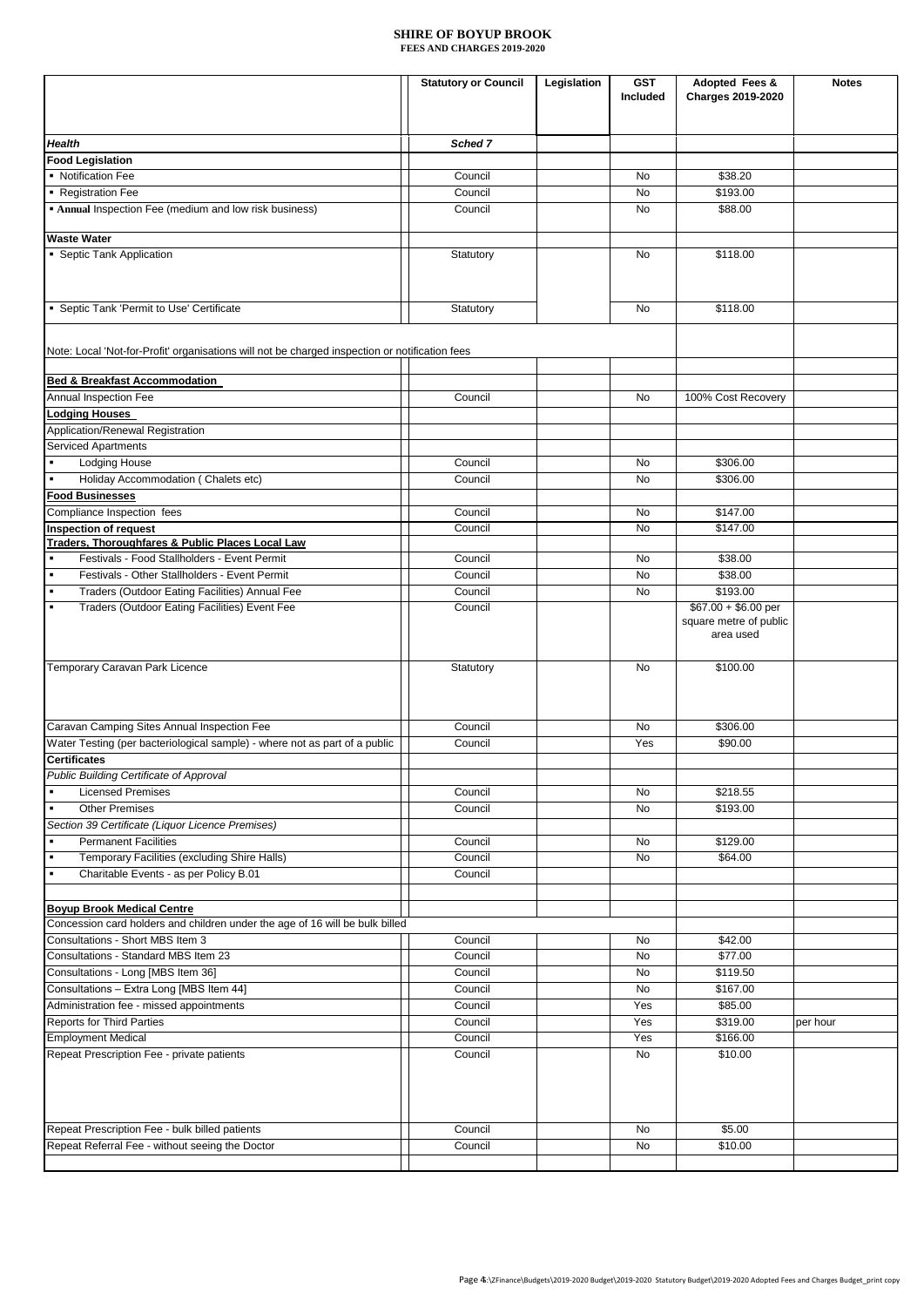|                                                                                                                                                  | <b>Statutory or Council</b> | Legislation | <b>GST</b><br>Included | Adopted Fees &<br><b>Charges 2019-2020</b> | <b>Notes</b>                               |
|--------------------------------------------------------------------------------------------------------------------------------------------------|-----------------------------|-------------|------------------------|--------------------------------------------|--------------------------------------------|
|                                                                                                                                                  |                             |             |                        |                                            |                                            |
| <b>Education and Welfare</b>                                                                                                                     | Sched 8                     |             |                        |                                            |                                            |
| <b>Boyup Brook Early Learning Centre</b>                                                                                                         |                             |             |                        |                                            |                                            |
| Daily fee                                                                                                                                        | Council                     |             | No                     | \$77.00                                    |                                            |
| Above fee is prior to any subsidies that are applied for eligible parents<br>from the Department of Human Services (Centrelink)                  |                             |             |                        |                                            |                                            |
| Late Collection fee                                                                                                                              |                             |             | No                     | \$1.00                                     | per minute per child<br>of the same family |
| Library Fees & Charges (Inc of GST)                                                                                                              |                             |             |                        |                                            |                                            |
| Administration fee for lost/damaged book                                                                                                         | Council                     |             | Yes                    | \$7.20                                     |                                            |
| Administration for overdue book (>6 Weeks)                                                                                                       | Council                     |             | Yes                    | \$7.20                                     |                                            |
| Replacement of lost book as per LISWA depreciated value table                                                                                    | <b>LISWA</b>                |             | Yes                    |                                            |                                            |
|                                                                                                                                                  |                             |             |                        |                                            |                                            |
| <b>Community Amenities</b>                                                                                                                       | Sched 10                    |             |                        |                                            |                                            |
|                                                                                                                                                  |                             |             |                        |                                            |                                            |
| <b>Rubbish Removal Charges</b>                                                                                                                   |                             |             |                        |                                            |                                            |
| The following rubbish collection charge is to be applied to all occupied premises within the area prescribed under the provisions of             |                             |             |                        |                                            |                                            |
|                                                                                                                                                  |                             |             |                        |                                            |                                            |
| Definitions as defined by the health Act 1911                                                                                                    |                             |             |                        |                                            |                                            |
| "Occupier" includes a person having the charge, management, or control of the premises and in the case of a house which is let                   |                             |             |                        |                                            |                                            |
| Council provides a Rubbish removal Service to urban properties which have been classified as 'Occupied', & includes Residential,                 |                             |             |                        |                                            |                                            |
| Council imposes Rubbish Removal Charges in accordance with the Waste Avoidance & Resource Recovery Act, 2007.                                    |                             |             |                        |                                            |                                            |
| Receiving of Commercial waste from outside the district is to be by Council approval                                                             |                             |             |                        |                                            |                                            |
|                                                                                                                                                  |                             |             |                        |                                            |                                            |
|                                                                                                                                                  |                             |             |                        |                                            |                                            |
| <b>Boyup Brook Townsite &amp; Environs</b>                                                                                                       |                             |             |                        |                                            |                                            |
| prescribed area)                                                                                                                                 |                             |             |                        |                                            |                                            |
| Kerbside service charge for 1x240 litre MGB collected once per week (52                                                                          | Council                     |             | No                     | \$231.30                                   |                                            |
| Kerbside recycling charge for 1x240litre MGB collected once per fortnight                                                                        | Council                     |             | No                     | \$115.60                                   |                                            |
| Additional service 1x240litreMGB collected once per week (52)                                                                                    | Council                     |             | No                     | \$231.30                                   |                                            |
| Additional service for recycling of 1x240litreMGB collected once per                                                                             | Council                     |             | No                     | \$115.60                                   |                                            |
|                                                                                                                                                  |                             |             |                        |                                            |                                            |
| Waste Collection Rate - per property in the district                                                                                             | Council                     |             | No                     | \$0.000002                                 | cents in \$                                |
| Waste Collection Rate - minimum per property                                                                                                     | Council                     |             | No                     | \$23.00                                    | minimum                                    |
| Note 1: Pro-rata collection service charges apply from the 1 <sup>st</sup> of the month following the delivery of the bin (occupiers requiring a |                             |             |                        |                                            |                                            |
| Note 2: When a Service is provided to a property which is in a 'Satellite' urban area/village/locality, & the landowner/tenant & the             |                             |             |                        |                                            |                                            |
| Note 3: When a Service is provided to a property which is outside an urban area, & the landowner/tenant & the Council agree on a                 |                             |             |                        |                                            |                                            |
|                                                                                                                                                  |                             |             |                        |                                            |                                            |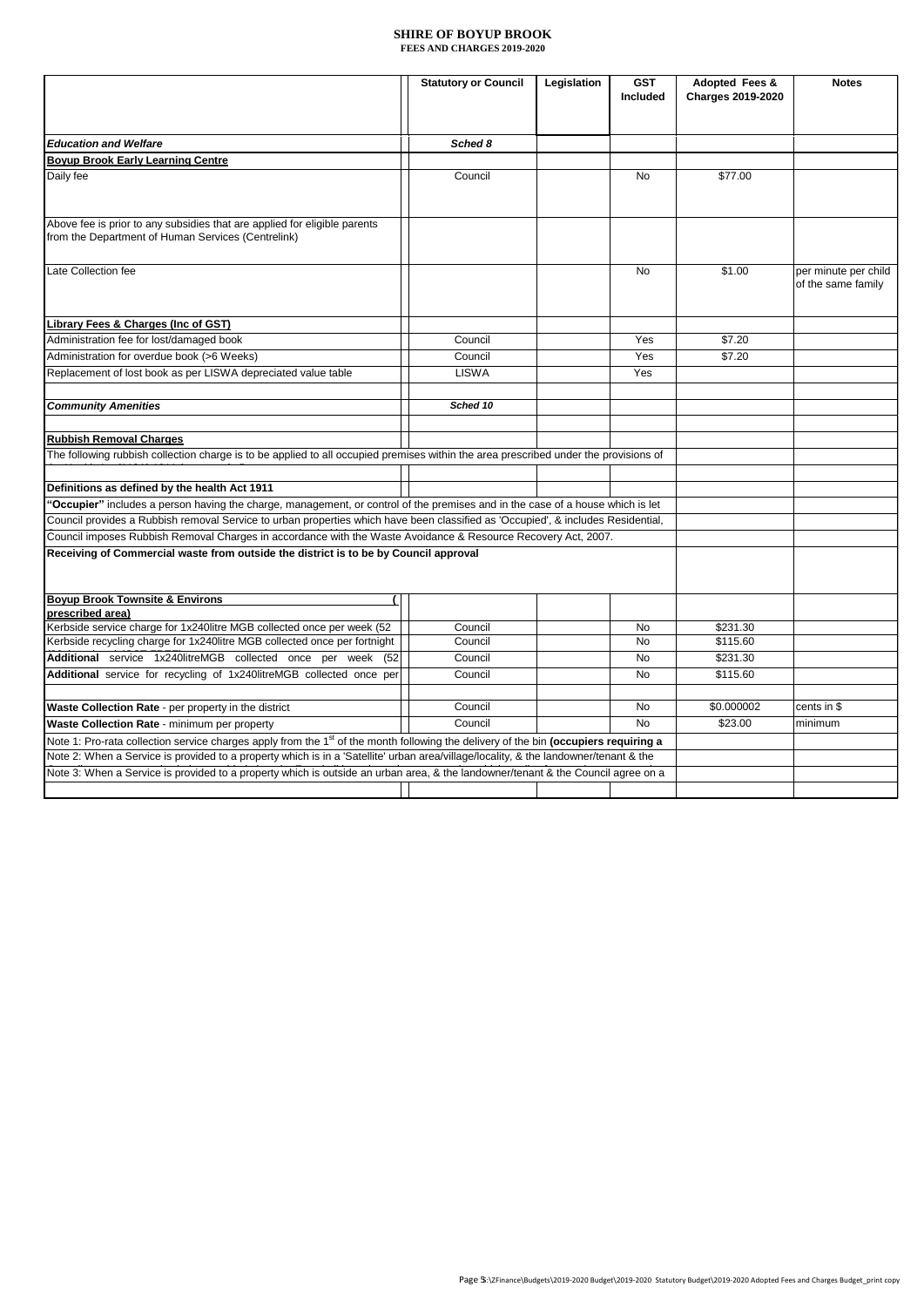|                                                                                                                                  | <b>Statutory or Council</b> | Legislation | <b>GST</b> | <b>Adopted Fees &amp;</b>             | <b>Notes</b> |
|----------------------------------------------------------------------------------------------------------------------------------|-----------------------------|-------------|------------|---------------------------------------|--------------|
|                                                                                                                                  |                             |             | Included   | <b>Charges 2019-2020</b>              |              |
|                                                                                                                                  |                             |             |            |                                       |              |
| <b>Boyup Brook Transfer Station &amp; Landfill Charges</b>                                                                       |                             |             |            |                                       |              |
| Receiving of Asbestos or Commercial waste from outside the district is to be by Council approval                                 |                             |             |            |                                       |              |
| Transfer Station will accept loads up to 3 cubic metres, loaded into rubbish trailer. Loads greater than this go directly to     |                             |             |            |                                       |              |
| landfill - by appointment with the Shire of Boyup Brook                                                                          |                             |             |            |                                       |              |
| Rubbish Removal Pass - (20 x 240 MGBs or equivalent pa)                                                                          | Council                     |             | Yes        | \$44.50                               |              |
| Rubbish Removal Pass - (10 x 240 MGBs or equivalent pa)                                                                          | Council                     |             | Yes        | \$27.00                               |              |
| Rubbish Removal Pass - (5 x 240 MGBs or equivalent pa)                                                                           | Council                     |             | Yes        | \$20.00                               |              |
| 1 x 240 litre Mobile Garbage Bin (& units of 240 litre after)                                                                    | Council                     |             | Yes        | \$12.50                               |              |
| Sedan / Station-wagon - 4WD - Boot Load                                                                                          | Council                     |             | Yes        | \$12.50                               |              |
| Van - Utility - Trailer (not exceeding 1.8mx1.2m)                                                                                | Council                     |             | Yes        | \$32.00                               |              |
| Small Truck (2-4 tonne)                                                                                                          | Council                     |             | Yes        | \$66.00                               |              |
| Medium Truck (4-6 tonne)                                                                                                         | Council                     |             | Yes        | \$78.50                               |              |
| Truck (6-8 tonne)                                                                                                                | Council                     |             | Yes        | \$89.50                               |              |
| Truck (8 plus tonne single axle)                                                                                                 | Council                     |             | Yes        | \$141.00                              |              |
| Truck (8 plus tonne dual axle)                                                                                                   | Council                     |             | Yes        | \$168.00                              |              |
| Truck (semi trailer 20m <sup>3</sup> capacity)                                                                                   | Council                     |             | Yes        | \$323.50                              |              |
| Bulk Bins (3m <sup>3</sup> or less)                                                                                              | Council                     |             | Yes        | \$66.00                               |              |
| Bulk Bin (3m <sup>3</sup> -6m <sup>3</sup> )                                                                                     | Council                     |             | Yes        | \$78.40                               |              |
| Bulk Bin (6m <sup>3</sup> -10m <sup>3</sup> )                                                                                    | Council                     |             | Yes        | \$91.00                               |              |
| Bulk Bin (exceeding 10m <sup>3</sup> )                                                                                           | Council                     |             | Yes        | \$168.00                              |              |
| Asbestos Sheets - 2 m2 or less                                                                                                   | Council                     |             | Yes        | \$23.00                               |              |
| Asbestos - 1 m3; Minimum Charge                                                                                                  | Council                     |             | Yes        | \$168.00                              | Minimum      |
| Asbestos (\$159.50 for 1 <sup>st/</sup> m <sup>3</sup> then \$29.50 per m <sup>3</sup> there-after)                              | Council                     |             | Yes        | \$168.00                              |              |
| Plastic Drums (not included in drum muster collection)                                                                           | Council                     |             | Yes        | \$6.50                                | Per 20 litre |
| Green waste: Van - Utility - Trailer (not exceeding 1.8m x 1.2m)                                                                 | Council                     |             |            |                                       |              |
| Note. Residential Recyclable of uncontaminated green waste, aluminium, steel cans, newspaper, plastic containers, bottles, glass |                             |             |            |                                       |              |
|                                                                                                                                  |                             |             |            |                                       |              |
| <b>RECYCLING FROM COMMERCIAL PREMISES</b>                                                                                        |                             |             |            |                                       |              |
| Small trailer 1.2 x 1.8 x .5 (ie 1 cubic metre)                                                                                  | Council                     |             | Yes        | \$13.50                               |              |
| Large trailer (2 cubic metres)                                                                                                   | Council                     |             | Yes        | \$32.00                               |              |
|                                                                                                                                  |                             |             |            |                                       |              |
| De-gassing - electrical devices eg refrigerator                                                                                  | Council                     |             | Yes        | \$<br>6.50                            |              |
|                                                                                                                                  |                             |             |            |                                       |              |
|                                                                                                                                  |                             |             |            |                                       |              |
|                                                                                                                                  |                             |             |            |                                       |              |
| SEPTIC DISPOSALS/LIQUID WASTE -                                                                                                  |                             |             |            |                                       |              |
| Liquid Waste originating from outside Shire of Boyup Brook                                                                       | Council                     |             | Yes        | \$62.00                               | per m3       |
| Liquid Waste from Shire of Boyup Brook                                                                                           | Council                     |             | Yes        | \$10.50                               | per m3       |
| Portable Ablution Block hire - 6 x pans + urinal (week minimum)                                                                  | Council                     |             | Yes        | \$62.00                               | per day      |
|                                                                                                                                  |                             |             |            |                                       |              |
|                                                                                                                                  |                             |             |            |                                       |              |
|                                                                                                                                  |                             |             |            |                                       |              |
| Ablution block pump out fee                                                                                                      | Council                     |             | Yes        | At $cost + 30%$<br>administration fee | Per pump out |
|                                                                                                                                  |                             |             |            |                                       |              |
| <b>BOND</b> - per ablution block                                                                                                 | Council                     |             | No         | \$320.00                              |              |
|                                                                                                                                  |                             |             |            |                                       |              |
|                                                                                                                                  |                             |             |            |                                       |              |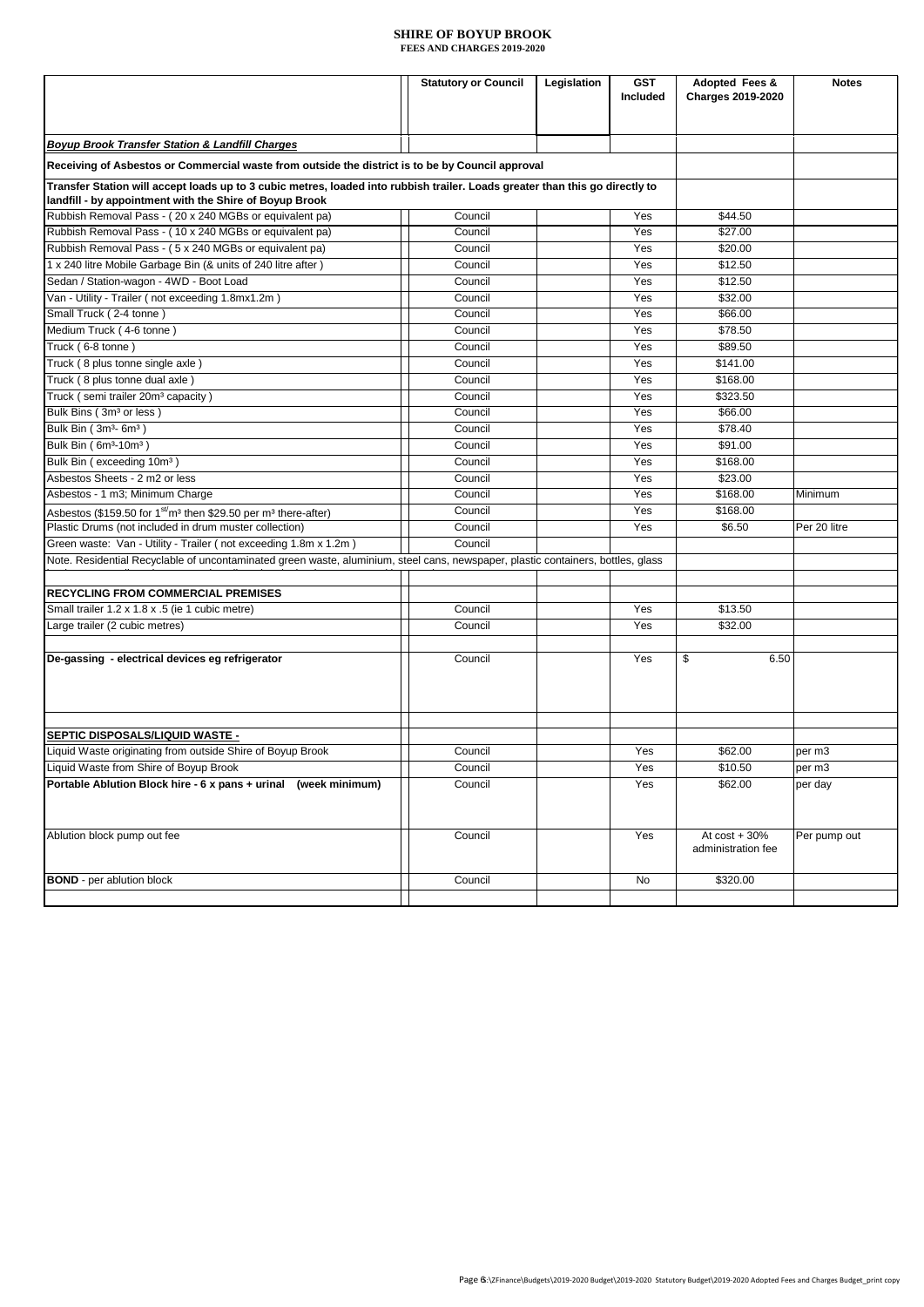|                                                                                                                                      | <b>Statutory or Council</b> | Legislation                                              | <b>GST</b>      | Adopted Fees &                                   | <b>Notes</b>      |
|--------------------------------------------------------------------------------------------------------------------------------------|-----------------------------|----------------------------------------------------------|-----------------|--------------------------------------------------|-------------------|
|                                                                                                                                      |                             |                                                          | <b>Included</b> | <b>Charges 2019-2020</b>                         |                   |
|                                                                                                                                      |                             |                                                          |                 |                                                  |                   |
| <b>Town Planning</b>                                                                                                                 |                             |                                                          |                 |                                                  |                   |
|                                                                                                                                      |                             |                                                          |                 |                                                  |                   |
| Pursuant to Town Planning (Local Government Planning Fees) & Development Regulations 2011                                            |                             |                                                          |                 |                                                  |                   |
| Fees to be paid at the time of application are as follows:                                                                           |                             |                                                          |                 |                                                  |                   |
| Determining a development application (other than for an extractive industry) where the estimated cost of the development is         |                             |                                                          |                 |                                                  |                   |
| 1(a) not more than \$50,000                                                                                                          | Statutory                   |                                                          | No              | \$147.00                                         |                   |
| 1(b) more than \$50,000 but not more than \$500,000                                                                                  | Statutory                   |                                                          | No              | 0.32% of the estimated<br>cost of development    |                   |
|                                                                                                                                      |                             |                                                          |                 |                                                  |                   |
|                                                                                                                                      |                             |                                                          |                 |                                                  |                   |
| 1(c) more than \$500,000 but not more than \$2.5 million                                                                             | Statutory                   |                                                          | No              | $$1,700 + 0.257\%$ for                           |                   |
|                                                                                                                                      |                             |                                                          |                 | every \$1 in excess of                           |                   |
|                                                                                                                                      |                             |                                                          |                 | \$500,00                                         |                   |
|                                                                                                                                      |                             |                                                          |                 |                                                  |                   |
| 1(d) more than \$2.5 million but not more than \$5 million                                                                           | Statutory                   |                                                          | No              | $$7.161 + 0.206\%$ for<br>every \$1 in excess of |                   |
|                                                                                                                                      |                             |                                                          |                 | \$2.5 million                                    |                   |
|                                                                                                                                      |                             |                                                          |                 |                                                  |                   |
| 1(e) more than \$5 million but not more than \$21.5 million                                                                          | Statutory                   |                                                          | No              | $$12,633 + 0.123\%$ for                          |                   |
|                                                                                                                                      |                             |                                                          |                 | every \$1 in excess of                           |                   |
|                                                                                                                                      |                             |                                                          |                 | \$5 million                                      |                   |
|                                                                                                                                      |                             |                                                          |                 |                                                  |                   |
| 1(f) more than \$21.5 million                                                                                                        | Statutory                   |                                                          | No              | \$34,196.00                                      |                   |
| Penalty fee for Retrospective Approvals shall be 3 x the calculated Planning Fee                                                     |                             | If the development has                                   |                 |                                                  |                   |
|                                                                                                                                      |                             | commenced or been carried                                |                 |                                                  |                   |
|                                                                                                                                      |                             | out, an additional amount,<br>by way of penalty, that is |                 |                                                  |                   |
|                                                                                                                                      |                             | twice the amount of the                                  |                 |                                                  |                   |
| 3. Determining an application for extractive industry where the                                                                      | Statutory                   | maximum fee payable for                                  | Yes             | \$739.00                                         |                   |
| 4. Determining an application for extractive industry where the                                                                      | Statutory                   |                                                          | Yes             | The Fee in item1 plus,                           |                   |
| development has commenced or been carried out.                                                                                       |                             |                                                          |                 | by way of penalty, twice                         |                   |
|                                                                                                                                      |                             |                                                          |                 | that fee                                         |                   |
| 5A Determining an application to amend or cancel development                                                                         |                             |                                                          | No              | \$295.00                                         |                   |
| 5. Providing a subdivision clearance for;                                                                                            | Statutory                   |                                                          |                 |                                                  |                   |
| 5 (a) Not more than 5 lots; Charge per Lot                                                                                           | Statutory                   |                                                          | No              | \$73.00                                          | per lot           |
| 5. b) More than 5 lots but not more than 195 lots; [1st 5 Lots to be as per                                                          | Statutory                   |                                                          | No              | \$73.00                                          | first 5 lots then |
| 5. (c) More than 195 lots                                                                                                            | Statutory                   |                                                          | No              | \$7,393.00                                       |                   |
| 6. Determining an initial application for home occupation where the home                                                             | Statutory                   |                                                          | No              | \$222.00                                         |                   |
| 7. Determining an initial application for home occupation where the home                                                             | Statutory                   |                                                          | No              | Fee in item 6 plus by                            |                   |
| occupation has commenced.                                                                                                            |                             |                                                          |                 | way of penalty, twice                            |                   |
|                                                                                                                                      |                             |                                                          |                 | that fee                                         |                   |
|                                                                                                                                      |                             |                                                          |                 |                                                  |                   |
| 8. Determining an application for the renewal of a home occupation where<br>the application is made before the approval has expires. | Statutory                   |                                                          | No              | \$73.00                                          |                   |
|                                                                                                                                      |                             |                                                          |                 |                                                  |                   |
| 9. Determining an application for the renewal of a home occupation where                                                             | Statutory                   |                                                          | No              | Fee in item 6 plus by                            |                   |
| the application is made after the approval has expired.                                                                              |                             |                                                          |                 | way of penalty, twice<br>that fee                |                   |
|                                                                                                                                      |                             |                                                          |                 |                                                  |                   |
| 10. Determining an application for a change of use or for an alteration or                                                           |                             |                                                          | No              | \$295.00                                         |                   |
| 11. Determining an application for a change of use or for an alteration or                                                           |                             |                                                          | No              | The fee in item 10 plus                          |                   |
| extension or change of non-conforming use to which item 2 does not                                                                   |                             |                                                          |                 | by way of penalty, twice                         |                   |
| apply, where the change or the alteration, extension or change has not<br>commenced or been carried out                              |                             |                                                          |                 | that fee                                         |                   |
| 120 Providing a zoning certificate                                                                                                   | Statutory                   |                                                          | No              | \$73.00                                          |                   |
| 13. Replying to a property settlement questionnaire                                                                                  | Statutory                   |                                                          | No              | \$73.00                                          |                   |
| 14. Providing written planning advice                                                                                                | Statutory                   |                                                          | No              | \$73.00                                          |                   |
| <b>Town Planning (continued)</b><br><b>Amendments to Planning Applications</b>                                                       |                             |                                                          |                 |                                                  |                   |
| Minor Amendment fee estimate                                                                                                         | Statutory                   |                                                          | Yes             | If amendment not                                 |                   |
| Major Amendment fee estimate                                                                                                         | Statutory                   |                                                          | Yes             | If amendment not                                 |                   |
| The fee estimate is based upon the following hourly charges and where they exceed the above "estimate", then Council may require     |                             |                                                          |                 |                                                  |                   |
| <b>Executive/Shire Planner</b>                                                                                                       | Statutory                   |                                                          | Yes             | \$88.00 per hour                                 |                   |
| Manager/Senior Planner                                                                                                               | Statutory                   |                                                          | Yes             | \$66.00 per hour                                 |                   |
| Planning Officer, Environmental Health officer or other officer with                                                                 | Statutory                   |                                                          | Yes             | \$36.86 per hour                                 |                   |
| Other staff                                                                                                                          | Statutory                   |                                                          | Yes<br>Yes      | \$<br>45.85<br>\$30.20 per hour                  |                   |
| Secretary/administration<br>[NB: The above rates include a loading of 33.3% for overheads, as provided for in the Regulations]       | Statutory                   |                                                          |                 |                                                  |                   |
|                                                                                                                                      |                             |                                                          |                 |                                                  |                   |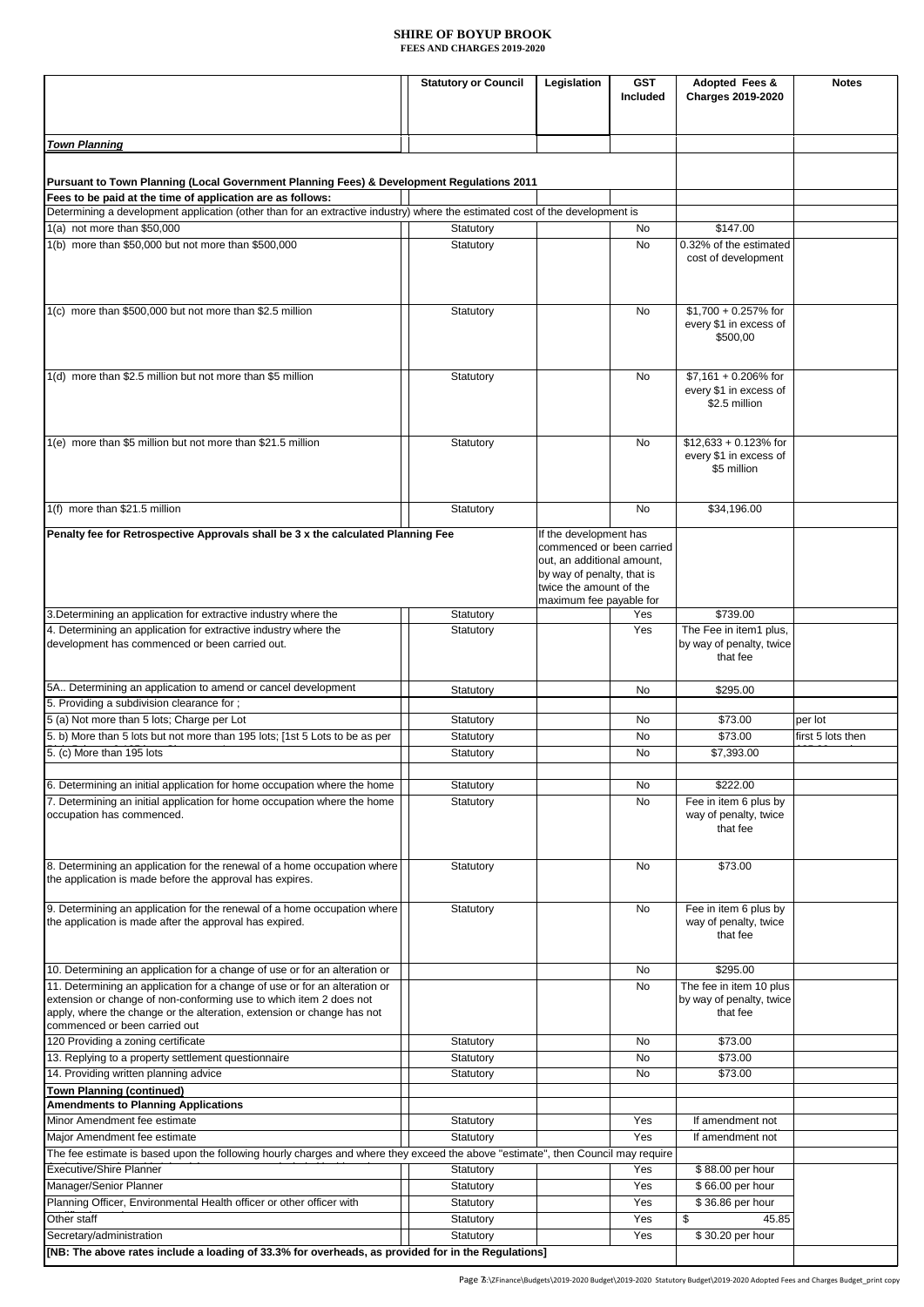|                                                                                                                                                                                   | <b>Statutory or Council</b> | Legislation | <b>GST</b><br>Included | Adopted Fees &<br><b>Charges 2019-2020</b> | <b>Notes</b> |
|-----------------------------------------------------------------------------------------------------------------------------------------------------------------------------------|-----------------------------|-------------|------------------------|--------------------------------------------|--------------|
|                                                                                                                                                                                   |                             |             |                        |                                            |              |
| <b>Structure Plans</b>                                                                                                                                                            |                             |             |                        |                                            |              |
| <b>Advertising Costs</b>                                                                                                                                                          |                             |             |                        |                                            |              |
| Local newspaper;                                                                                                                                                                  | Council                     |             |                        | 100% Cost Recovery                         |              |
| West Australian; or                                                                                                                                                               | Council                     |             |                        | 100% Cost Recovery                         |              |
| Government Gazette.                                                                                                                                                               | Council                     |             |                        | 100% Cost Recovery                         |              |
| Goods and Services Tax (GST)                                                                                                                                                      |                             |             |                        |                                            |              |
| The Goods and Services Tax (GST) does not apply to the following                                                                                                                  |                             |             |                        |                                            |              |
| development applications;                                                                                                                                                         |                             |             |                        |                                            |              |
| subdivision clearances;                                                                                                                                                           |                             |             |                        |                                            |              |
| home occupations;                                                                                                                                                                 |                             |             |                        |                                            |              |
| change of use; or                                                                                                                                                                 |                             |             |                        |                                            |              |
| zoning certificates.                                                                                                                                                              |                             |             |                        |                                            |              |
| The Goods and Services Tax (GST) does apply to the following Planning Services:-                                                                                                  |                             |             |                        |                                            |              |
| property settlement questionnaires;                                                                                                                                               |                             |             |                        |                                            |              |
| written planning advice,                                                                                                                                                          |                             |             |                        |                                            |              |
| scheme amendments; and                                                                                                                                                            |                             |             |                        |                                            |              |
| structure plans.                                                                                                                                                                  |                             |             |                        |                                            |              |
|                                                                                                                                                                                   |                             |             |                        |                                            |              |
| <b>PART 6 - ADVERTISING/NOTIFICATION OF PROPOSALS (NOT SCHEME AMENDMENTS)</b>                                                                                                     |                             |             |                        |                                            |              |
| Local Newspaper Advertising                                                                                                                                                       | Council                     |             | Yes                    | 100% Cost Recovery                         |              |
| Notes:                                                                                                                                                                            |                             |             |                        |                                            |              |
| • Advertising fees are to be paid in addition to any development application fees (as set out in part 1 of this Schedule)                                                         |                             |             |                        |                                            |              |
| • If advertising of proposals is required both of the above fees will be charged (in addition to development application fee)                                                     |                             |             |                        |                                            |              |
| • Advertising may be required to comply with Council's town planning scheme(s), policies or may be determined as being a requirement of the planning assessment process by        |                             |             |                        |                                            |              |
| . Costs associated with written notification of adjoining/nearby landowners associated with the assessment of a planning application have been built into development application |                             |             |                        |                                            |              |
| PLANNING DEPARTMENT BUT CONCERN ISSUES NOT                                                                                                                                        |                             |             |                        |                                            |              |
| Road Closure Application (note this fee covers costs of processing and                                                                                                            | Council                     |             | No                     | \$674.90                                   |              |
| Copy of Town Planning Scheme Text (includes GST)                                                                                                                                  | Council                     |             | Yes                    | \$30.90                                    |              |
| Copy of Local Planning Strategy (colour) (includes GST)                                                                                                                           | Council                     |             | Yes                    | \$147.30                                   |              |
| Relocated Dwellings Inspection Fee (inspection by Shire staff prior to                                                                                                            |                             |             |                        |                                            |              |
| Where building is located within Shire of Boyup Brook:                                                                                                                            | Council                     |             | Yes                    | \$268.85                                   |              |
| Where building is located within South-West Region:                                                                                                                               | Council                     |             | Yes                    | \$470.70                                   |              |
| Where building is located in Perth Metropolitan Area or elsewhere within 3                                                                                                        | Council                     |             | Yes                    | \$920.85                                   |              |
| Where building is located greater than 3 hours drive from Boyup Brook:                                                                                                            | Council                     |             | Yes                    | \$134.95                                   | per hour     |
|                                                                                                                                                                                   |                             |             |                        |                                            |              |
| <b>Planning/Development Bonds:</b>                                                                                                                                                |                             |             |                        |                                            |              |
| <b>Relocated Dwellings</b>                                                                                                                                                        | Council                     |             | No                     | \$5,150.00                                 |              |
| <b>Relocated Outbuildings</b>                                                                                                                                                     | Council                     |             | No                     | \$530.00                                   |              |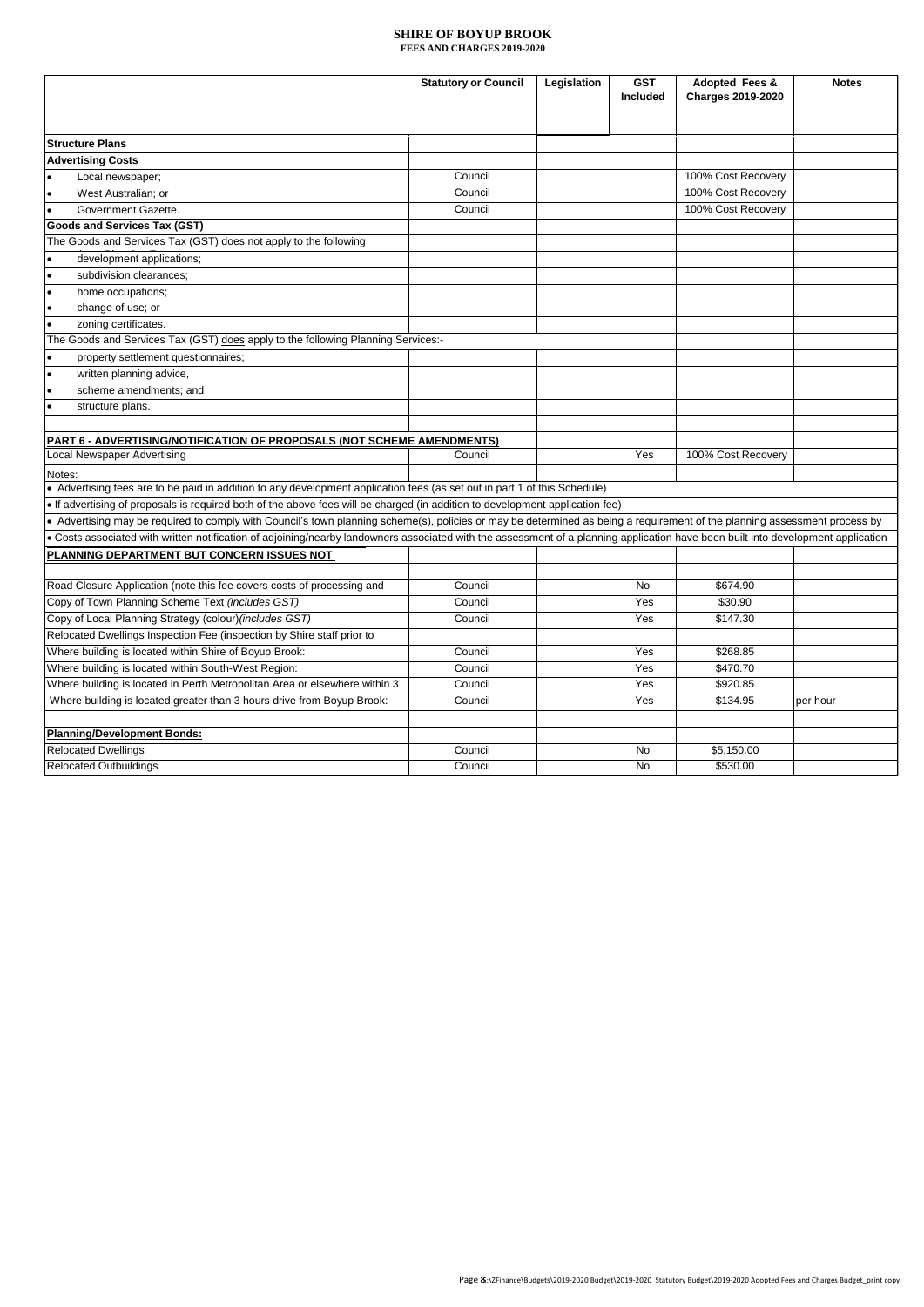|                                                                                                                             | <b>Statutory or Council</b> | Legislation | <b>GST</b><br>Included | Adopted Fees &<br><b>Charges 2019-2020</b> | <b>Notes</b>                                                      |
|-----------------------------------------------------------------------------------------------------------------------------|-----------------------------|-------------|------------------------|--------------------------------------------|-------------------------------------------------------------------|
|                                                                                                                             |                             |             |                        |                                            |                                                                   |
| <b>Boyup Brook Cemetery</b><br>Burials- includes Internment and Grant of Right of Burial as need                            |                             |             |                        |                                            |                                                                   |
| Interment in grave to depth of 2.13m depth including registration fee                                                       | Council                     |             | Yes                    | \$1,044.50                                 |                                                                   |
| Interment of a child (under 13 years) including registration fee                                                            | Council                     |             | Yes                    | \$533.50                                   |                                                                   |
| Interment of any stillborn child in ground set aside for that purpose                                                       | Council                     |             | Yes                    | \$276.00                                   |                                                                   |
| Interment that requires manual grave digging - including registration fee                                                   | Council                     |             | Yes                    | \$2,118.70                                 |                                                                   |
| <b>Extra Charges</b>                                                                                                        |                             |             |                        |                                            |                                                                   |
| Interment on a Saturday, Sunday or Public Holiday                                                                           | Council                     |             | Yes                    | \$423.50                                   |                                                                   |
| Reservation Fee of specific site (Reserve for 25 Yrs)                                                                       | Council                     |             | Yes                    | \$322.50                                   |                                                                   |
| Administration fee for exhumation of Grave (Note Council will not carryout                                                  | Council                     |             | Yes                    | \$97.00                                    |                                                                   |
| Administration fee-Re-open Grave for 2nd interment                                                                          | Council                     |             | Yes                    | \$97.00                                    |                                                                   |
| <b>Placement of Ashes</b>                                                                                                   |                             |             |                        |                                            |                                                                   |
| Placement in single niche including standard bronze plaque and                                                              | Council                     |             | Yes                    | \$494.40                                   |                                                                   |
| Placement in double niche including standard bronze plaque and first                                                        | Council                     |             | Yes                    | \$706.60                                   |                                                                   |
| Placement of second Ashes into double niche including attachable bronze                                                     | Council                     |             | Yes                    | \$256.50                                   |                                                                   |
| Reservation of specific site in Niche Wall                                                                                  | Council                     |             | Yes                    | \$154.50                                   |                                                                   |
| Placement of Ashes into existing gravesite                                                                                  | Council                     |             | Yes                    | \$256.50                                   |                                                                   |
| Place Ashes into new gravesite [+ Res. Fee: See Above]                                                                      | Council                     |             | Yes                    | \$256.50                                   |                                                                   |
| Transfer of Ashes to a new position (plus cost of plaques if required)                                                      | Council                     |             | Yes                    | \$256.50                                   |                                                                   |
| Removal of Ashes from Cemetery to authorised family member                                                                  | Council                     |             | Yes                    | \$160.70                                   |                                                                   |
| <b>Miscellaneous Fees</b>                                                                                                   |                             |             |                        |                                            |                                                                   |
| Funeral Directors & Monumental Masons Annual Lic. Fee                                                                       | Council                     |             | Yes                    | \$161.00                                   |                                                                   |
| Single Funeral Permit [Applicable to Annual Licence Holders, as per                                                         | Council                     |             | Yes                    | \$97.00                                    |                                                                   |
| Single Funeral Permit [Applicable to Non Licence Holders]                                                                   | Council                     |             | Yes                    | \$161.00                                   |                                                                   |
| Monumental Masons Annual Licence Fee                                                                                        | Council                     |             | Yes                    | \$161.00                                   |                                                                   |
| Single Monument Permit                                                                                                      | Council                     |             | Yes                    | \$96.80                                    |                                                                   |
| Copy of Cemeteries Local Law                                                                                                | Council                     |             | Yes                    | \$38.00                                    |                                                                   |
| Copy of Grant of Right of Burial                                                                                            | Council                     |             | Yes                    | \$24.00                                    |                                                                   |
| Renewal of Grant of Right of Burial                                                                                         | Council                     |             | Yes                    | \$83.50                                    |                                                                   |
| <b>Recreation &amp; Culture</b>                                                                                             | Sched 11                    |             |                        |                                            |                                                                   |
| <b>Boyup Brook Hall Hire</b>                                                                                                |                             |             |                        |                                            |                                                                   |
| [Note1: The Hall Hire Fees do not include Kitchen, Bar, or Stage. If requiring the extra areas, then other Fees will apply] |                             |             |                        |                                            |                                                                   |
| [Note 2: Unless otherwise stated, the Fees are of a 'daily' nature, covering 7am to 7pm, or 2pm to 12pm]                    |                             |             |                        |                                            |                                                                   |
| BONDS - Where no liquor consumed                                                                                            |                             |             | No                     | \$210.00                                   |                                                                   |
| BONDS - Where liquor is consumed                                                                                            |                             |             | No                     | \$530.50                                   |                                                                   |
| DEPOSITS - Generally Optional. If an organisation wishes to secure a                                                        |                             |             | No                     | \$107.00                                   |                                                                   |
|                                                                                                                             |                             |             |                        |                                            |                                                                   |
| Stage Shows; Balls; Weddings; Other Hiring's                                                                                |                             |             |                        |                                            |                                                                   |
| <b>Hire Charge</b>                                                                                                          | Council                     |             | Yes                    | \$335.00                                   |                                                                   |
| NFP Community Groups [50% of Standard Hire]                                                                                 |                             |             |                        |                                            |                                                                   |
| <b>Hire Charge</b>                                                                                                          | Council                     |             | Yes                    | \$170.00                                   |                                                                   |
| <b>Badminton/Gym/Aerobics &amp; Like Activities</b>                                                                         |                             |             |                        |                                            |                                                                   |
| Hire Charge                                                                                                                 | Council                     |             | Yes                    | \$13.00                                    | for first hour & \$4.65<br>per hour or part<br>thereof thereafter |
| Rehearsals (per occasion)                                                                                                   |                             |             |                        |                                            |                                                                   |
| <b>Hire Charge</b>                                                                                                          | Council                     |             | Yes                    | \$26.00                                    |                                                                   |
| Kitchen Only [Bond still applies]                                                                                           |                             |             |                        |                                            |                                                                   |
| Hire Charge 1/2 day (prior to or after midday)                                                                              | Council                     |             | Yes                    | \$26.00                                    |                                                                   |
| Hire Charge full day                                                                                                        | Council                     |             | Yes                    | \$53.00                                    |                                                                   |
| [Note: Where Kitchen is used, that fee is to be added to all Hall Hiring's                                                  |                             |             |                        |                                            |                                                                   |
| Stage, Bar, Other                                                                                                           |                             |             |                        |                                            |                                                                   |
| Charge for each area                                                                                                        | Council                     |             | Yes                    | \$53.00                                    |                                                                   |
| <b>Public Meetings (no kitchen)</b>                                                                                         |                             |             |                        |                                            |                                                                   |
| Hire Charge                                                                                                                 | Council                     |             | Yes                    | \$167.00                                   |                                                                   |
| esser Hall Hire                                                                                                             |                             |             |                        |                                            |                                                                   |
| Daily use (not including kitchen)                                                                                           | Council                     |             | Yes                    | 50% of Standard Main<br>Hall Charge        |                                                                   |
| Night use (not including kitchen)                                                                                           | Council                     |             | Yes                    | 50% of Standard Main<br>Hall Charge        |                                                                   |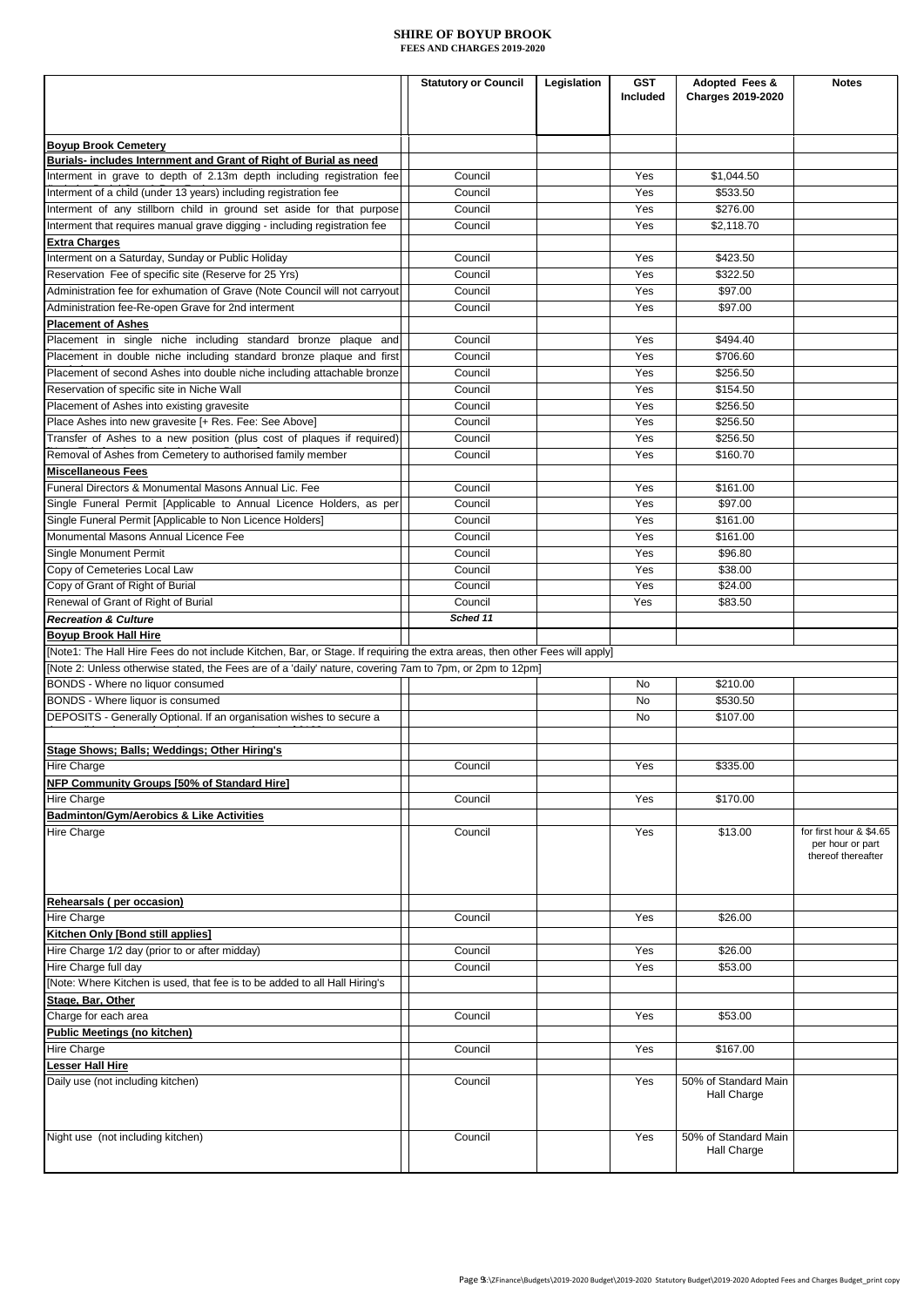|                                                                                                            | <b>Statutory or Council</b> | Legislation | <b>GST</b><br>Included | Adopted Fees &<br><b>Charges 2019-2020</b> | <b>Notes</b> |
|------------------------------------------------------------------------------------------------------------|-----------------------------|-------------|------------------------|--------------------------------------------|--------------|
|                                                                                                            |                             |             |                        |                                            |              |
|                                                                                                            |                             |             |                        |                                            |              |
| <b>Recreation and Sporting Venues</b>                                                                      |                             |             |                        |                                            |              |
| Boyup Brook Football Club per season                                                                       | Council                     |             | Yes                    | \$1,025.00                                 |              |
| Boyup Brook Hockey per season                                                                              | Council                     |             | Yes                    | \$515.00                                   |              |
| Boyup Brook Cricket Club per season                                                                        | Council                     |             | Yes                    | \$515.00                                   |              |
| Boyup Brook Juniors Netball per season (when required)                                                     | Council                     |             | Yes                    | \$515.00                                   |              |
| Boyup Brook Tennis Club per season                                                                         | Council                     |             | Yes                    | \$515.00                                   |              |
| Boyup Brook Swimming Club per season                                                                       | Council                     |             | Yes                    | \$515.00                                   |              |
| Country Music Club of Boyup Brook - Charge for use of Music Park per                                       | Council                     |             | Yes                    | \$731.00                                   |              |
| year                                                                                                       |                             |             |                        |                                            |              |
| Use of Recreation Facilities by other non Shire community groups, at CEO's discretion (Bond \$200 applies) |                             |             |                        |                                            |              |
| Oval                                                                                                       | Council                     |             | Yes                    | \$257.50                                   |              |
| <b>Hockey Ground</b>                                                                                       | Council                     |             | Yes                    | \$129.00                                   |              |
| Music Park (includes stage) per day                                                                        | Council                     |             | Yes                    | \$257.50                                   |              |
| Other Public Open Space per day                                                                            | Council                     |             | Yes                    | \$129.00                                   |              |
| Use of Recreation Facilities by other Shire community groups - (Bond \$200 applies)                        |                             |             |                        |                                            |              |
| Oval per day                                                                                               | Council                     |             | Yes                    | \$77.00                                    | per day      |
| Hockey Ground per day                                                                                      | Council                     |             | Yes                    | \$38.00                                    | per day      |
| Music Park (excludes stage) per day                                                                        | Council                     |             | Yes                    | \$77.00                                    | per day      |
|                                                                                                            |                             |             |                        |                                            |              |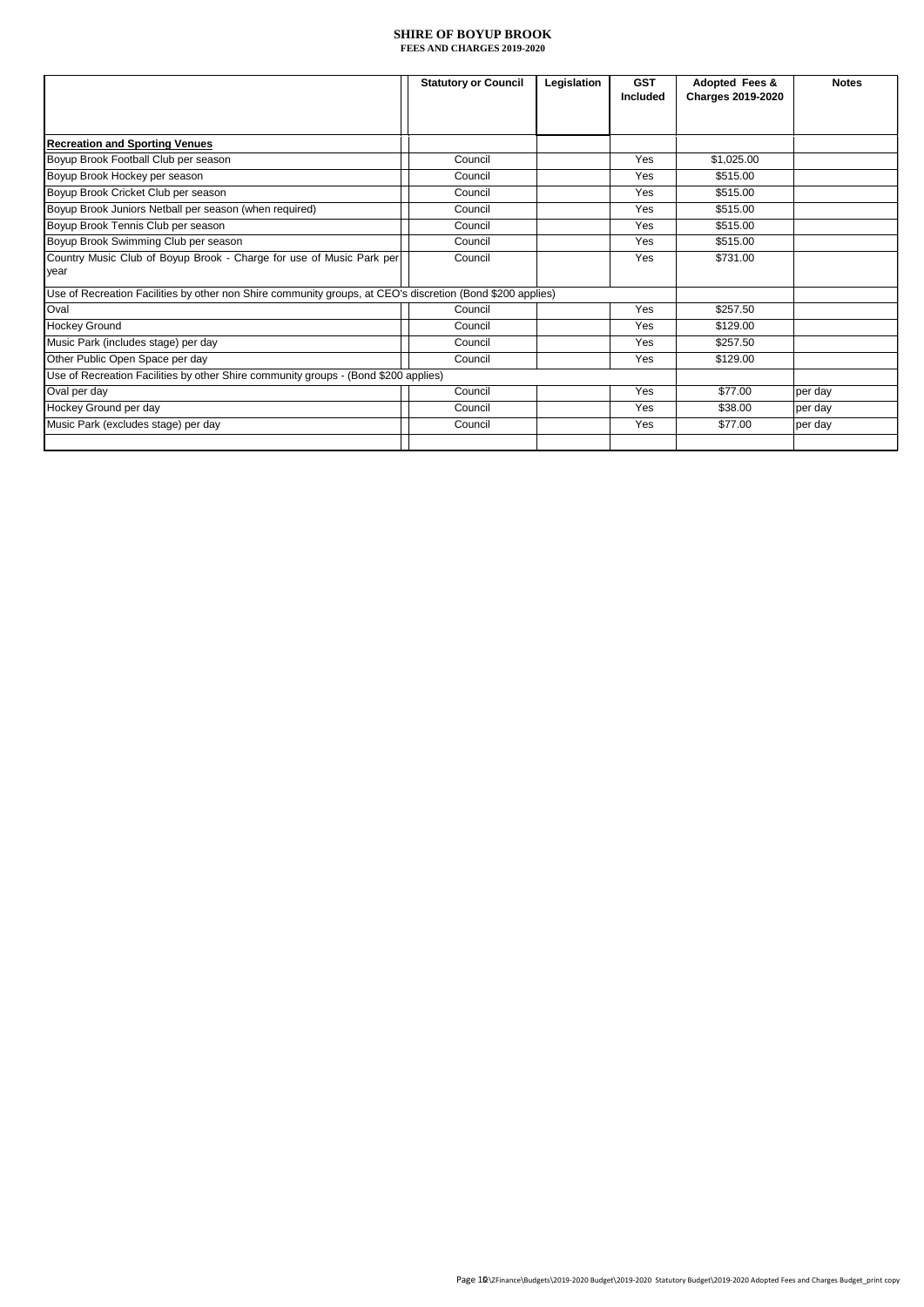|                                                                                         | <b>Statutory or Council</b> | Legislation | <b>GST</b><br>Included | Adopted Fees &<br>Charges 2019-2020                     | <b>Notes</b>                                      |
|-----------------------------------------------------------------------------------------|-----------------------------|-------------|------------------------|---------------------------------------------------------|---------------------------------------------------|
|                                                                                         |                             |             |                        |                                                         |                                                   |
|                                                                                         |                             |             |                        |                                                         |                                                   |
| <b>Swimming Pool Entry Fees</b>                                                         |                             |             |                        |                                                         |                                                   |
| Adult entry                                                                             | Council                     |             | Yes                    | \$5.50                                                  |                                                   |
|                                                                                         |                             |             |                        |                                                         |                                                   |
| Spectator entry                                                                         | Council                     |             | Yes                    | \$2.50                                                  |                                                   |
| Pensioner Card                                                                          | Council                     |             | Yes                    | \$3.50                                                  |                                                   |
| Child entry - under 1 year, up to 5 years - Free                                        |                             |             |                        |                                                         |                                                   |
| Child entry - Attending school                                                          | Council                     |             | Yes                    | \$3.50                                                  |                                                   |
| School Group - Entry fee including accompanying parents                                 | Council                     |             | Yes                    | \$2.50                                                  |                                                   |
| Local School swimming carnivals - supervising teachers                                  |                             |             |                        |                                                         |                                                   |
| Australia Day - Free Entry all day                                                      | Council                     |             |                        |                                                         |                                                   |
| <b>Swimming Pool - Book 10 Tickets</b>                                                  |                             |             |                        |                                                         |                                                   |
| Adult                                                                                   | Council                     |             | Yes                    | \$41.00                                                 |                                                   |
|                                                                                         |                             |             |                        |                                                         |                                                   |
| Child (Attending School) / Non swimmer                                                  | Council                     |             | Yes                    | \$20.50                                                 |                                                   |
| Pensioner                                                                               | Council                     |             | Yes                    | \$20.50                                                 |                                                   |
| <b>Swimming Pool - Family Day Pass</b>                                                  |                             |             |                        |                                                         |                                                   |
| Family (includes 2 adults and all children attending school)                            | Council                     |             | Yes                    | \$10.50                                                 |                                                   |
|                                                                                         |                             |             |                        |                                                         |                                                   |
| Swimming Pool Season Tickets - eligible persons as identified on                        |                             |             |                        |                                                         |                                                   |
| Adult only                                                                              | Council                     |             | Yes                    | \$148.50                                                |                                                   |
| Family, Single - Adult and 1 Child (Attending school)                                   | Council                     |             | Yes                    | \$148.50                                                |                                                   |
| Family Single - Adult with all children attending school                                | Council                     |             | Yes                    | $$148.50 + $5.00$ for<br>each child attending<br>school | plus \$5.00 for each<br>child attending<br>school |
| Family (includes 2 adults and all children attending school)                            | Council                     |             | Yes                    | \$266.00                                                |                                                   |
| Family - Pension / Senior Card Holder - 1 Adult & all children attending                | Council                     |             | Yes                    | \$138.00                                                |                                                   |
| Child only - (Over 10 years of age and attending school)                                | Council                     |             | Yes                    | \$79.00                                                 |                                                   |
| Single Pensioner / Senior                                                               | Council                     |             | Yes                    | \$79.00                                                 |                                                   |
| Pensioner Couple - with Pension / Senior Cards                                          | Council                     |             | Yes                    | \$143.00                                                |                                                   |
|                                                                                         |                             |             |                        |                                                         |                                                   |
| <b>Vacation Swimming Lessons</b>                                                        |                             |             |                        |                                                         |                                                   |
| Parent / Carer (non-swimmer) entry 10 Day pass                                          | Council                     |             | Yes                    | \$15.50                                                 |                                                   |
| Child (6 - 17 yrs) 10 Day Pass                                                          | Council                     |             | Yes                    | \$15.50                                                 |                                                   |
| Other                                                                                   |                             |             |                        |                                                         |                                                   |
| Private Hire - Available upon prior arrangements made with Swimming                     | Council                     |             | Yes                    | \$91.50                                                 |                                                   |
| Mat Hire [maximum period = 1 hour]                                                      | Council                     |             | Yes                    | \$2.00                                                  |                                                   |
|                                                                                         |                             |             |                        |                                                         |                                                   |
| Gym Equipment use                                                                       | Council                     |             | Yes                    | \$3.00                                                  |                                                   |
| Gym Equipment use - per season                                                          | Council                     |             | Yes                    | \$79.50                                                 |                                                   |
| Use of Showers and no other swimming pool facilities                                    | Council                     |             | Yes                    | \$5.00                                                  |                                                   |
| Water Aerobics (entry not included)                                                     | Council                     |             | Yes                    | \$6.50                                                  | per session                                       |
|                                                                                         |                             |             |                        |                                                         |                                                   |
| Private swimming lessons                                                                | Council                     |             | Yes                    |                                                         | Minimum 4<br>participants                         |
| Concession will be given to holders of pension and senior cards (not health care cards) |                             |             |                        |                                                         |                                                   |
|                                                                                         |                             |             |                        |                                                         |                                                   |
|                                                                                         |                             |             |                        |                                                         |                                                   |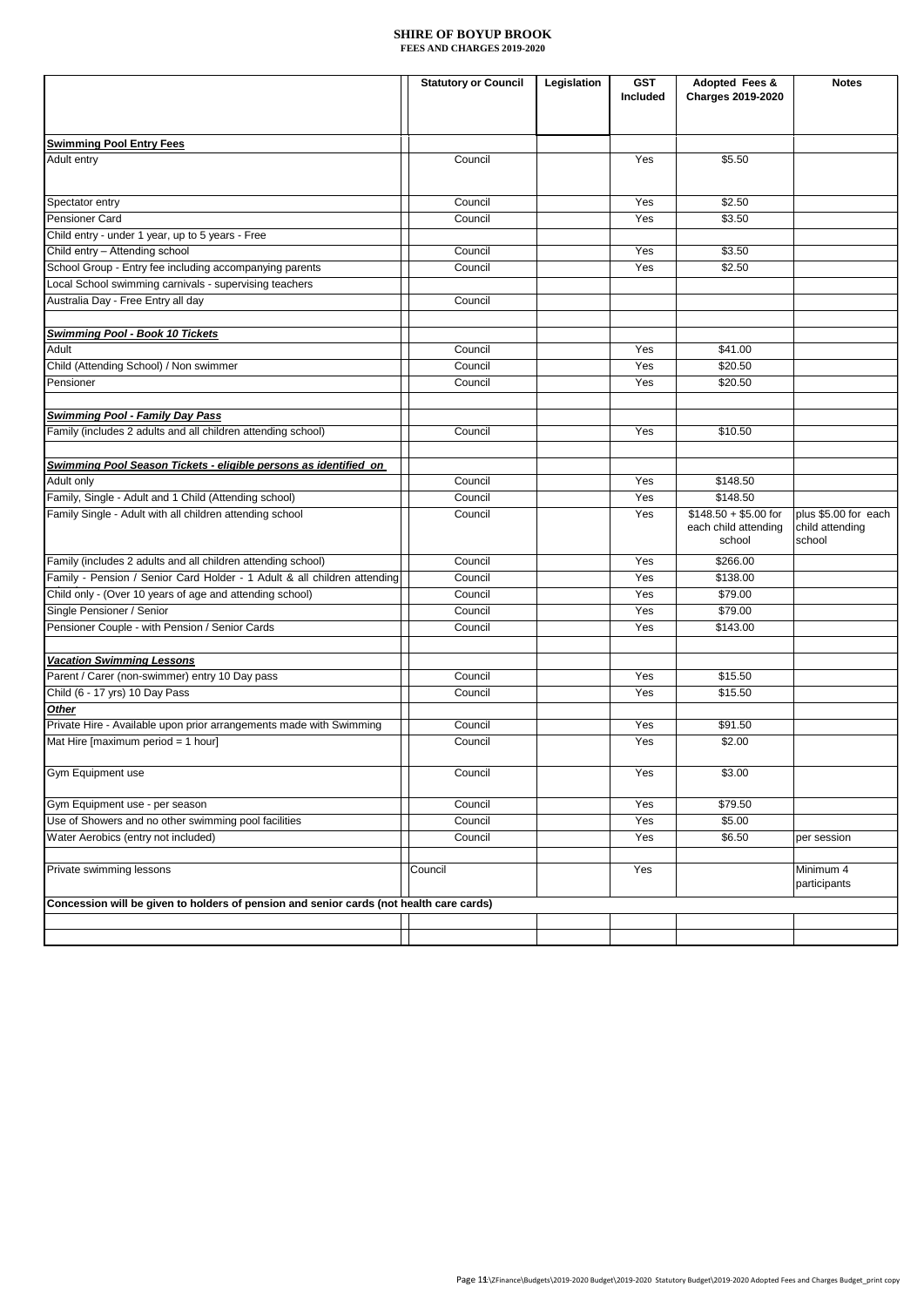|                                                                                                                                                                                      | <b>Statutory or Council</b> | Legislation | <b>GST</b><br>Included | Adopted Fees &<br><b>Charges 2019-2020</b> | <b>Notes</b>   |
|--------------------------------------------------------------------------------------------------------------------------------------------------------------------------------------|-----------------------------|-------------|------------------------|--------------------------------------------|----------------|
| <b>Works &amp; Services Department</b>                                                                                                                                               | Sched 12                    |             |                        |                                            |                |
|                                                                                                                                                                                      |                             |             |                        |                                            |                |
| Works & Services Charges (Inclusive of GST)<br>Application for Temporary Road Closure                                                                                                | Council                     |             | No                     | \$77.50                                    |                |
| Application - Heavy Haulage Permit                                                                                                                                                   | Council                     |             | No                     | \$170.00                                   |                |
| Heavy Haulage Permit - renew                                                                                                                                                         | Council                     |             | No                     | \$170.00                                   |                |
| Approval of Road & Drainage Plans for Sub-Divisions                                                                                                                                  | Council                     |             |                        | 1.5% of Construction                       |                |
|                                                                                                                                                                                      |                             |             |                        |                                            |                |
| <b>Residential Crossovers (Inclusive of GST)</b>                                                                                                                                     |                             |             |                        |                                            |                |
| <b>Shire Contribution</b>                                                                                                                                                            |                             |             |                        |                                            |                |
| (Note to receive a contribution the crossover must be built in accordance with Shire specifications)<br>Shire contribution to a concrete crossover is half the cost of the crossover | Council                     |             | Yes                    | \$1,157.00                                 |                |
| Shire contribution to a brick paved crossover is half the cost of the                                                                                                                | Council                     |             | Yes                    | \$1,157.00                                 |                |
| Shire contribution to an asphalt crossover is half the cost of the crossover                                                                                                         | Council                     |             | Yes                    | \$963.00                                   |                |
| Shire contribution to a 2 coat, 5mm stone, spray seal crossover is half the                                                                                                          | Council                     |             | Yes                    | \$1,060.00                                 |                |
| Shire contribution to a gravel crossover is half the cost to a maximum of                                                                                                            | Council                     |             | Yes                    | \$642.00                                   |                |
|                                                                                                                                                                                      |                             |             |                        |                                            |                |
| Note: In addition to the above construction costs, a Shire contribution is available if a culvert is required.                                                                       |                             |             |                        |                                            |                |
| Shire contribution where a stormwater culvert is to be installed. Consisting of a minimum of Class 4 concrete pipes and 2 headwalls.                                                 |                             |             |                        |                                            |                |
| Two pipe lengths plus two precast headwalls                                                                                                                                          |                             |             |                        |                                            |                |
| 300mm                                                                                                                                                                                | Council                     |             | Yes                    | \$797.00                                   |                |
| 375mm                                                                                                                                                                                | Council                     |             | Yes                    | \$885.00                                   |                |
| Three pipe lengths plus two precast headwalls                                                                                                                                        |                             |             |                        |                                            |                |
| 300mm                                                                                                                                                                                | Council                     |             | Yes                    | \$963.00                                   |                |
| 375mm                                                                                                                                                                                | Council                     |             | Yes                    | \$1.130.00                                 |                |
| Two pipes only (no precast headwalls)                                                                                                                                                |                             |             |                        |                                            |                |
| 300mm                                                                                                                                                                                | Council                     |             | Yes                    | \$514.00                                   |                |
| 375mm                                                                                                                                                                                | Council                     |             | Yes                    | \$604.00                                   |                |
| Three pipes only                                                                                                                                                                     |                             |             |                        |                                            |                |
| 300mm                                                                                                                                                                                | Council                     |             | Yes                    | \$642.00                                   |                |
| 375mm                                                                                                                                                                                | Council                     |             | Yes                    | \$861.00                                   |                |
| Notes: A standard residential crossover (for the purposes of the Local Government Act 1995) has the following dimensions:                                                            |                             |             |                        |                                            |                |
|                                                                                                                                                                                      |                             |             |                        |                                            |                |
| _ength (verge width) = 7m                                                                                                                                                            |                             |             |                        |                                            |                |
| Width at boundary line = 3m                                                                                                                                                          |                             |             |                        |                                            |                |
| Width at edge of road $= 6m$                                                                                                                                                         |                             |             |                        |                                            |                |
| Area = $31.52$                                                                                                                                                                       |                             |             |                        |                                            |                |
| Thickness for concrete = 100mm                                                                                                                                                       |                             |             |                        |                                            |                |
| Thickness for Asphalt = 25mm                                                                                                                                                         |                             |             |                        |                                            |                |
| Thickness of base course for Asphalt/Spray Seal = 100mm<br>Thickness of sub base course for Asphalt/Spray seal = 100mm                                                               |                             |             |                        |                                            |                |
|                                                                                                                                                                                      |                             |             |                        |                                            |                |
| Other                                                                                                                                                                                |                             |             |                        |                                            |                |
| <b>Accessing Water from Shire Standpipes</b>                                                                                                                                         |                             |             |                        |                                            |                |
| Ad-hoc use as per Water Corporation Charges and service fee, for 560                                                                                                                 | Council                     |             | No                     | \$11.60                                    | per kilo litre |
| KL consumed per annum                                                                                                                                                                |                             |             |                        |                                            |                |
| Administration charge for use of standpipe                                                                                                                                           | Council                     |             | Yes                    | \$4.00                                     | per usage      |
| Motor Vehicle Special Plates (inclusive of GST)                                                                                                                                      |                             |             |                        |                                            |                |
| Shire administration fee for Special Series Number Plates                                                                                                                            | Council                     |             | Yes                    | \$64.50                                    |                |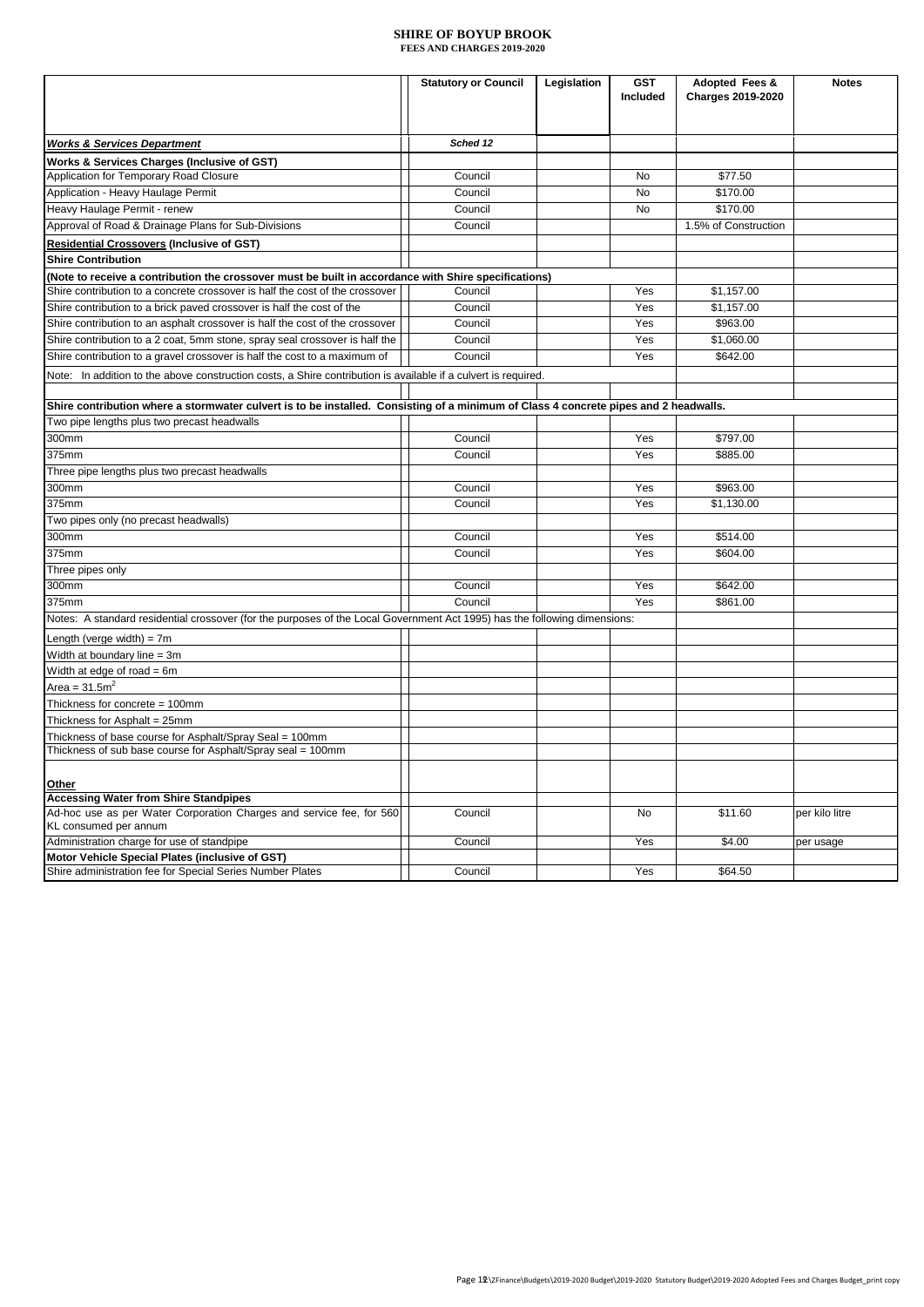|                                                                                                                                                        | <b>Statutory or Council</b> | Legislation | <b>GST</b> | Adopted Fees &           | <b>Notes</b>     |
|--------------------------------------------------------------------------------------------------------------------------------------------------------|-----------------------------|-------------|------------|--------------------------|------------------|
|                                                                                                                                                        |                             |             | Included   | <b>Charges 2019-2020</b> |                  |
|                                                                                                                                                        |                             |             |            |                          |                  |
| <b>Economic Services</b>                                                                                                                               | Sched 13                    |             |            |                          |                  |
| Boyup Brook Caravan Park and Flax Mill Camp (Inclusive of GST)                                                                                         |                             |             |            |                          |                  |
| (Note. 50% deposit required for all bookings within 14 days of registration)                                                                           |                             |             |            |                          |                  |
| <b>Caravan Park</b>                                                                                                                                    |                             |             |            |                          |                  |
| <b>Country Music Festival and other Major Events</b>                                                                                                   |                             |             |            |                          |                  |
| In addition to the charges listed below a \$5.00 per person per night administration fee applies to all visitor fees for the                           |                             |             |            |                          |                  |
| <b>Ensuite sites</b>                                                                                                                                   |                             |             |            |                          |                  |
| 2 persons per night                                                                                                                                    | Council                     |             | Yes        | \$38.00                  |                  |
| Charge per night for each additional person                                                                                                            | Council                     |             | Yes        | \$16.50                  |                  |
| Weekly charge for 2 persons                                                                                                                            | Council                     |             | Yes        | \$196.50                 |                  |
| <b>Powered sites</b>                                                                                                                                   |                             |             |            |                          |                  |
| 2 persons per night                                                                                                                                    | Council                     |             | Yes        | \$29.00                  |                  |
| Charge per night for each additional person                                                                                                            | Council                     |             | Yes        | \$13.50                  |                  |
| Weekly charge for 2 persons                                                                                                                            | Council                     |             | Yes        | \$170.00                 |                  |
| <b>Camping &amp; No Powered sites</b>                                                                                                                  |                             |             |            |                          |                  |
| 2 persons per night                                                                                                                                    | Council                     |             | Yes        | \$21.00                  |                  |
| Charge per night for each additional person                                                                                                            | Council                     |             | Yes        | \$6.00                   |                  |
| Weekly charge for 2 persons                                                                                                                            | Council                     |             | Yes        | \$116.50                 |                  |
| Recreational Vehicle (RV) In paddocks - no facilities                                                                                                  |                             |             |            |                          |                  |
| Minimum for 2 people per night                                                                                                                         | Council                     |             | Yes        | \$8.00                   |                  |
| Extra persons                                                                                                                                          | Council                     |             | Yes        | \$5.00                   |                  |
| <b>Camp Facilities</b>                                                                                                                                 |                             |             |            |                          |                  |
| Function Rooms per day                                                                                                                                 | Council                     |             | Yes        | \$108.00                 |                  |
| Function Rooms per hour                                                                                                                                | Council                     |             | Yes        | \$27.00                  |                  |
| Washing machine per cycle                                                                                                                              | Council                     |             | No         | Coin operated            |                  |
| Dryer per cycle                                                                                                                                        | Council                     |             | No         | Coin operated            |                  |
| Canoe Hire (including Life Jackets) per hour                                                                                                           | Council                     |             | Yes        | \$12.50                  |                  |
| Canoe Hire (including Life Jackets) per day [7am-7pm]                                                                                                  | Council                     |             | Yes        | \$109.20                 |                  |
| Showers Only per use                                                                                                                                   | Council                     |             | Yes        | \$5.00                   | per use          |
|                                                                                                                                                        |                             |             |            |                          |                  |
| <b>Flax mill Sheds Storage</b>                                                                                                                         |                             |             |            |                          |                  |
| Administration charge - First or Initial hire agreement                                                                                                | Council                     |             | Yes        | \$108.00                 |                  |
| Administration charge - Annual Hire agreement renewal                                                                                                  | Council                     |             | Yes        | \$24.40                  |                  |
| Per square metre per annum OR for minimum see below                                                                                                    | Council                     |             | Yes        | \$3.60                   | per m2           |
| Minimum annual charge                                                                                                                                  | Council                     |             | Yes        | \$450.00                 |                  |
| Completion of the Flaxmill Storage Hire form is required before the commencement of storage and then on an annual basis                                |                             |             |            |                          |                  |
|                                                                                                                                                        |                             |             |            |                          |                  |
| <b>Abel Street Shed Storage</b><br>Abel Street Shed Storage                                                                                            | Council                     |             | Yes        |                          | \$21.25 per week |
|                                                                                                                                                        |                             |             |            |                          |                  |
| Building Control (GST not applicable unless specifically stated)                                                                                       |                             |             |            |                          |                  |
| All fees are to be paid upon application (excepting building licence application fees) and are non-refundable.<br><b>Building Approval Certificate</b> | Statutory                   |             |            |                          |                  |
| <b>Amended Building Plans</b>                                                                                                                          | Statutory                   |             |            |                          |                  |
| <b>Building Occupancy Certificate</b>                                                                                                                  | Statutory                   |             |            |                          |                  |
| Demolition License (per storey)                                                                                                                        | Statutory                   |             |            |                          |                  |
| Temporary Accommodation Approval / Renewal (6 month/annum)                                                                                             | Council                     |             | No         | \$142.00                 |                  |
| Swimming Pool Inspection Fee (4 yearly)                                                                                                                | Statutory                   |             | No         | \$55.00                  |                  |
| Copy of Building and/or Septic Plans (where available)                                                                                                 | Council                     |             | No         | \$64.50                  |                  |
| Monthly Building Statistics (per month including GST)                                                                                                  | Council                     |             | Yes        | \$19.00                  |                  |